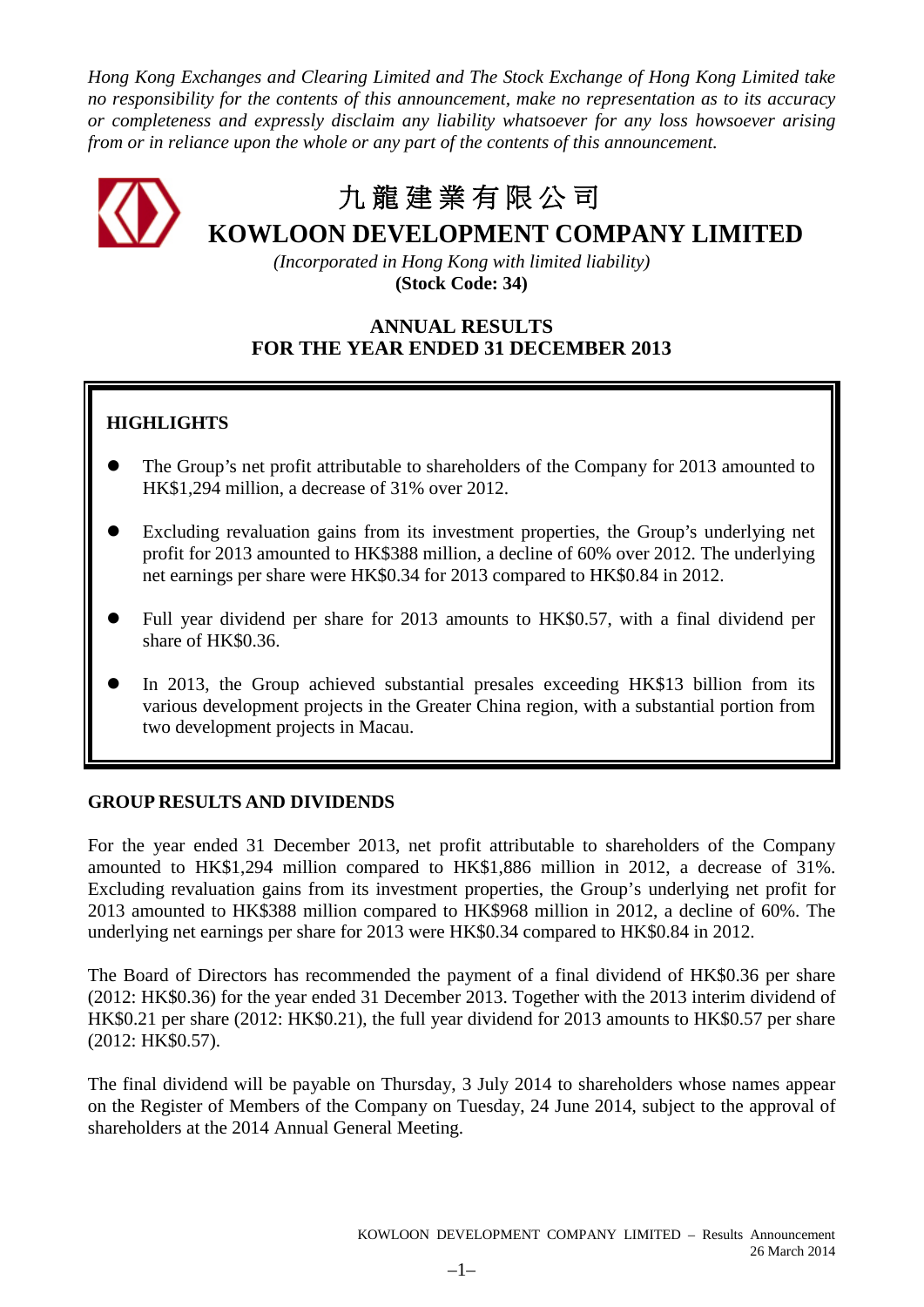# **BUSINESS REVIEW**

In 2013, overall sentiment and transaction volumes in both property markets in Hong Kong and Macau were further adversely affected by the Government's new property ordinances or laws. In Hong Kong, with the imposition of more restrictive measures, including additional stamp duties for property transactions in late February 2013 together with the new ordinance on the first-hand sales of residential properties becoming effective in late April 2013, overall transaction volumes in the primary and secondary residential markets tumbled. In Macau, with the new laws on property sale activities becoming effective in June 2013, the overall transaction volumes in the residential market plummeted during the second half of the year, with an average decrease of approximately 30% for the full year of 2013 based on the official statistics. Nevertheless, the Group achieved substantial presales well exceeding HK\$10 billion from its two development projects in Macau before the new laws became effective. In Mainland China, overall sentiment in the housing market was favourable, with both residential transaction volumes and prices rising in some major cities during 2013.

# *Development Property Sales*

In Hong Kong, the Group launched the presale of Upper West, its wholly-owned development project in West Kowloon in early February 2013, with a majority of residential units having been sold. Together with presold units at Cadogan, its 100%-owned project in Kennedy Town, total presales for these two projects exceeded HK\$1 billion for 2013.

In Mainland China, during 2013, the Group launched the presale of the residential units of the second phase of The Gardenia (Shenyang), its 100%-owned residential and commercial project and the presale of the residential units at Jun Tai Garden, its 40%-owned project in Dongguan, and both of the projects have so far been well received by the market. Total presales/sales for various projects, including the joint venture project in Foshan, exceeded HK\$2.3 billion for the year.

In Macau, the combined presales of Pearl Horizon and Lotes  $T + T1$ , which are the Group's two luxury residential and commercial development projects in the Orient Pearl District held through its 73.4%-owned listed subsidiary, Polytec Asset Holdings Limited ("Polytec Asset"), exceeded HK\$10 billion for 2013.

# *Property Development*

In August 2013, the Group acquired a 100% interest in a redevelopment site with an estimated gross floor area ("GFA") of approximately 6,000 sq m located in Aberdeen, Hong Kong and a 60% interest in a commercial and residential development project with GFA of approximately 519,900 sq m in Huizhou, Mainland China from its ultimate holding company.

During 2013, the Group successfully completed the acquisition of a 100% ownership of two redevelopment sites in Hung Hom and Pok Fu Lam Road, Hong Kong, with GFA for redevelopment of approximately 33,900 sq m and approximately 11,100 sq m respectively.

As of 31 December 2013, the Group's landbank for development exceeded 5 million sq m of attributable GFA. The Group's major property projects under planning and development are set out as follows: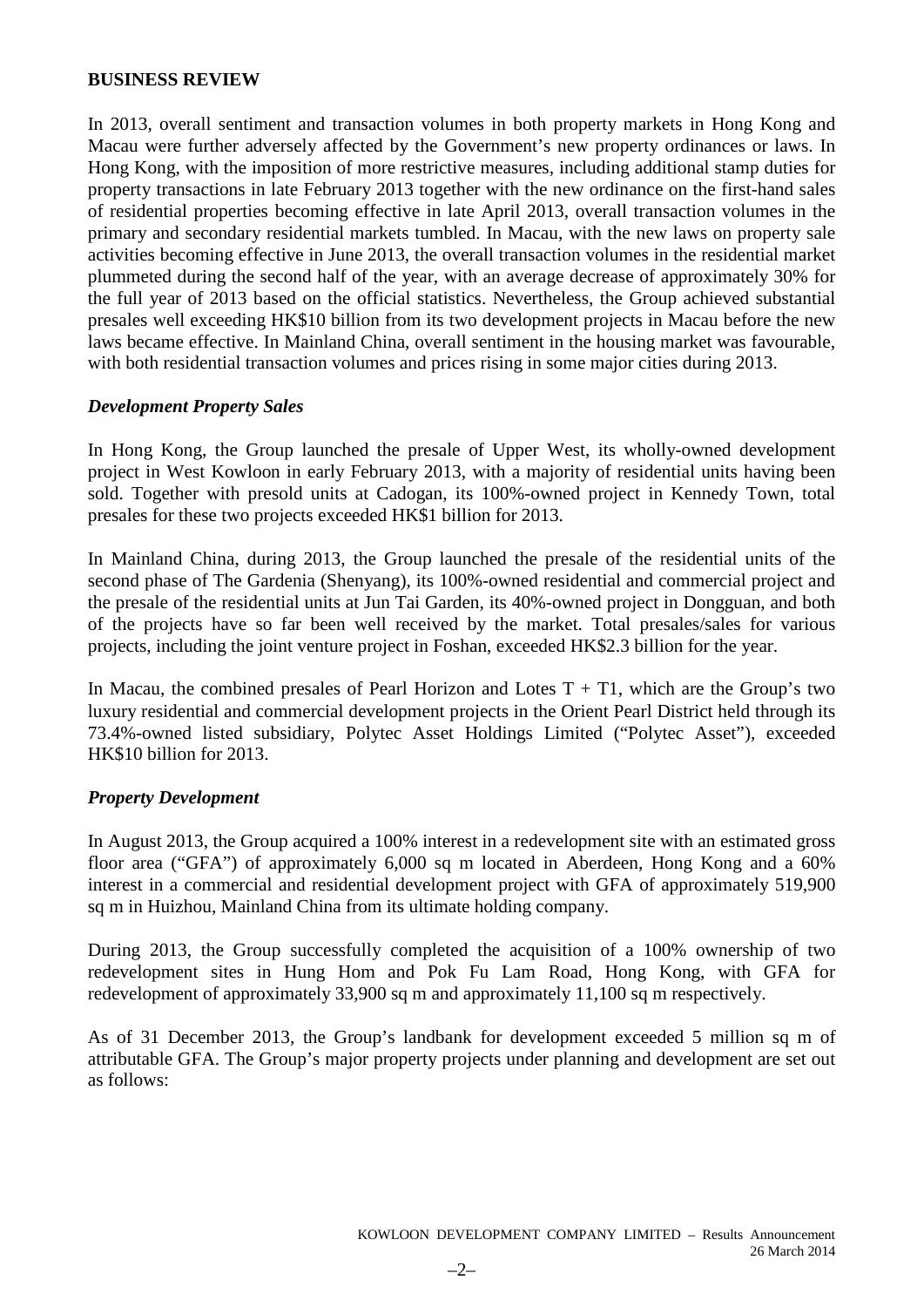# *Major Property Projects under Planning and Development*

| <b>Property</b><br>Project | District/<br><b>City</b>      | <b>Location</b>                 | <b>Usage</b>                                             | Approx.<br><b>Total Site</b><br>Area<br>$(sq \, \text{m})$ | Approx.<br><b>GFA</b><br>$(sq \, \text{m})$ | <b>Group's Status</b><br><b>Interest</b>                                                             |                                                                           | <b>Expected</b><br>Date of<br>Completion |
|----------------------------|-------------------------------|---------------------------------|----------------------------------------------------------|------------------------------------------------------------|---------------------------------------------|------------------------------------------------------------------------------------------------------|---------------------------------------------------------------------------|------------------------------------------|
| <b>Hong Kong</b>           |                               |                                 |                                                          |                                                            |                                             |                                                                                                      |                                                                           |                                          |
| Cadogan                    | Kennedy<br>Town,<br>Hong Kong | 37A Cadogan Street              | Residential &<br>commercial                              | 1,318                                                      | 13,200                                      | 100%                                                                                                 | Fitting-out<br>work in progress                                           | 2014                                     |
| <b>Upper West</b>          | Tai Kok<br>Tsui.<br>Kowloon   | 18 Fuk Chak Street              | Residential &<br>commercial                              | 781                                                        | 6,600                                       | 100%                                                                                                 | Superstructural<br>work in progress                                       | 2015/16                                  |
| MacPherson<br>Place        | Mongkok,<br>Kowloon           | 38 Nelson Street                | Stadium,<br>youth centre,<br>residential &<br>commercial | 2,400                                                      | 24,800                                      | Joint venture<br>with Urban<br>Renewal<br>Authority<br>and Hong<br>Kong<br>Playground<br>Association | Obtained<br>Certificate of<br>Compliance in<br>January 2014               | Completed                                |
| Pok Fu Lam<br>Road         | Sai Ying<br>Pun.<br>Hong Kong | 45-65A Pok Fu Lam<br>Road       | Residential &<br>commercial                              | 1,388                                                      | 11,100                                      | 100%                                                                                                 | Demolition<br>work completed                                              | 2018                                     |
| <b>Hung Hom</b>            | Hung Hom,<br>Kowloon          | Wan On Street                   | Residential &<br>commercial                              | 4,038                                                      | 33,900                                      | 100%                                                                                                 | Acquisition of<br>all the remaining<br>units achieved in<br>December 2013 | 2017/18                                  |
| Clear Water<br>Bay Road    | Ngau Chi<br>Wan.<br>Kowloon   | 35 Clear Water Bay<br>Road      | Residential &<br>commercial                              | 19,335                                                     | 196,400                                     | 100%                                                                                                 | Part of<br>foundation work<br>completed                                   | To be<br>determined                      |
| Aberdeen                   | Aberdeen,<br>Hong Kong        | 1-11 Tang Fung<br><b>Street</b> | Residential                                              | 738                                                        | 6,000                                       | 100%                                                                                                 | Demolition<br>work completed                                              | 2016/17                                  |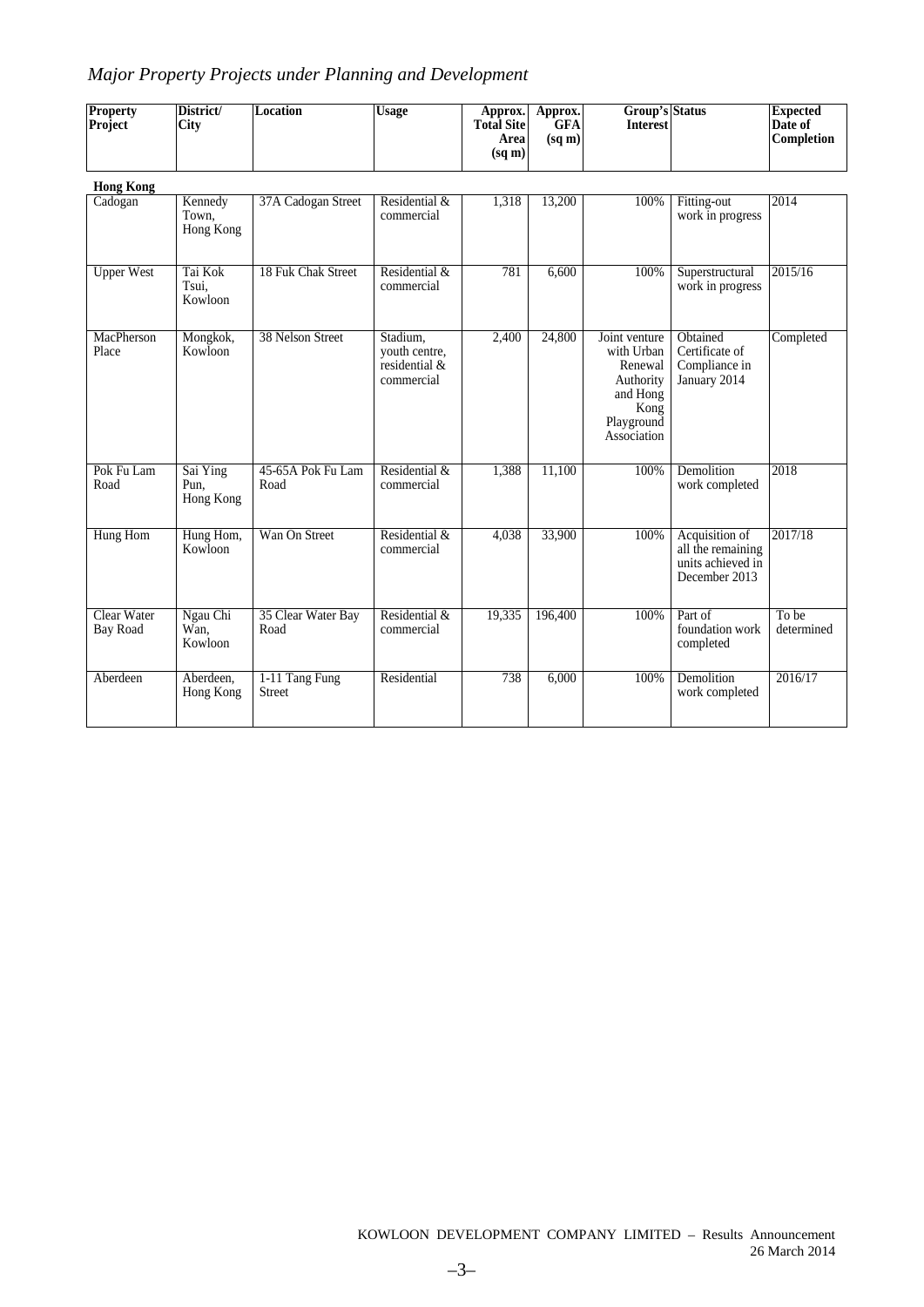# *Major Property Projects under Planning and Development (continued)*

| <b>Property</b><br>Project                                         | District/<br><b>City</b>                  | Location                                                                               | <b>Usage</b>                | Approx.<br><b>Total Site</b><br>Area<br>$(sq \, \text{m})$ | Approx.<br>GFA<br>$(sq \, \text{m})$ | <b>Group's Status</b><br>Interest |                                                         | <b>Expected</b><br>Date of<br>Completion |
|--------------------------------------------------------------------|-------------------------------------------|----------------------------------------------------------------------------------------|-----------------------------|------------------------------------------------------------|--------------------------------------|-----------------------------------|---------------------------------------------------------|------------------------------------------|
| <b>Mainland China</b>                                              |                                           |                                                                                        |                             |                                                            |                                      |                                   |                                                         |                                          |
| Le Cove<br>City<br>(Shenyang)<br>江灣城<br>(瀋陽)                       | Hun Nan<br>Xin<br>District.<br>Shenyang   | 6 Hun Nan Er Road                                                                      | Residential &<br>commercial | 165,303                                                    | 712,000                              | 100%                              | Construction<br>work for third<br>phase in<br>progress  | By phases<br>from $2011$<br>onwards      |
| The<br>Gardenia<br>(Shenyang)<br>翠堤灣<br>(瀋陽)                       | Shenhe<br>District,<br>Shenyang           | West of Daba Road                                                                      | Residential &<br>commercial | 1,100,000                                                  | 2,000,000                            | 100%                              | Construction<br>work for<br>second phase in<br>progress | First phase<br>2014                      |
| Le Cove<br>City (Wuxi)<br>江灣城<br>(無錫)                              | Chong An<br>District,<br>Wuxi             | Tongyun Road and<br>Gongyun Road                                                       | Residential &<br>commercial | 68,833                                                     | 404,400*                             | 80%                               | Fitting-out<br>work for first<br>phase in<br>progress   | First phase<br>2014                      |
| Galaxy<br>Heights<br>(Zhongshan)<br>星際豪庭<br>(中山)                   | Shiqi<br>District.<br>Zhongshan           | 8 Xueyuan Road                                                                         | Residential &<br>commercial | 18,334                                                     | 129,000                              | 70%                               | Fitting-out<br>work in<br>progress                      | 2014                                     |
| Jun Tai<br>Garden<br>(Dongguan)<br>君珆花園<br>(東莞)                    | Nancheng<br>District,<br>Dongguan         | East of Hongwei Road,<br>Xi Ping She Qu                                                | Residential &<br>commercial | 32,521                                                     | 79,700                               | 40%                               | Fitting-out<br>work in<br>progress                      | 2014                                     |
| The Lake<br>(Foshan)<br>山語湖<br>(佛山)                                | Nanhai<br>District.<br>Foshan             | <b>Heshun Meijing</b><br>Shuiku Sector,<br>Lishui Town                                 | Residential &<br>commercial | 4,020,743                                                  | 1,600,000                            | 50%                               | Construction<br>work in<br>progress                     | By phases<br>from $2009$<br>onwards      |
| Jiang Wan<br>Nan An<br>Hua Yuan<br>(Huizhou)<br>江灣南岸<br>花園<br>(惠州) | Huicheng<br>District,<br>Huizhou          | Dongjiang North Shore<br>Wangjiang Lot                                                 | Residential &<br>commercial | 146,056                                                    | 519,900                              | 60%                               | Foundation<br>work in<br>progress                       | First phase<br>2015/16                   |
| Hedong<br>(Tianjin)<br>河東(天津)                                      | Hedong<br>District,<br>Tianjin            | Lot No. Jin Dong Liu<br>2004-066, intersection<br>of Shiyijing Road and<br>Liuwei Road | Residential &<br>commercial | 135,540                                                    | 850,000*                             | 49%                               | Construction<br>work for first<br>phase in<br>progress  | First phase<br>2015                      |
| Macau                                                              |                                           |                                                                                        |                             |                                                            |                                      |                                   |                                                         |                                          |
| Pearl<br>Horizon                                                   | <b>Novos</b><br>Aterros da<br>Areia Preta | Lote P,<br>The Orient Pearl<br>District                                                | Residential &<br>commercial | 68,000                                                     | 699,700                              | 58.8%                             | Foundation<br>work<br>commenced                         | 2017/18                                  |
| Lotes $T +$                                                        | <b>Novos</b>                              | Lotes $T + T1$ ,                                                                       | Residential &               | 17,900                                                     | 195,600                              | 58.8%                             | Foundation                                              | 2017/18                                  |

# With additional underground GFA of approximately 15,000 sq m for the commercial portion and over 2,300 carparking spaces.

commercial

\* With additional underground GFA of approximately 35,000 sq m for the commercial portion.

Lotes T + T1

Aterros da Areia Preta

Lotes  $T + T1$ , The Orient Pearl District

work commenced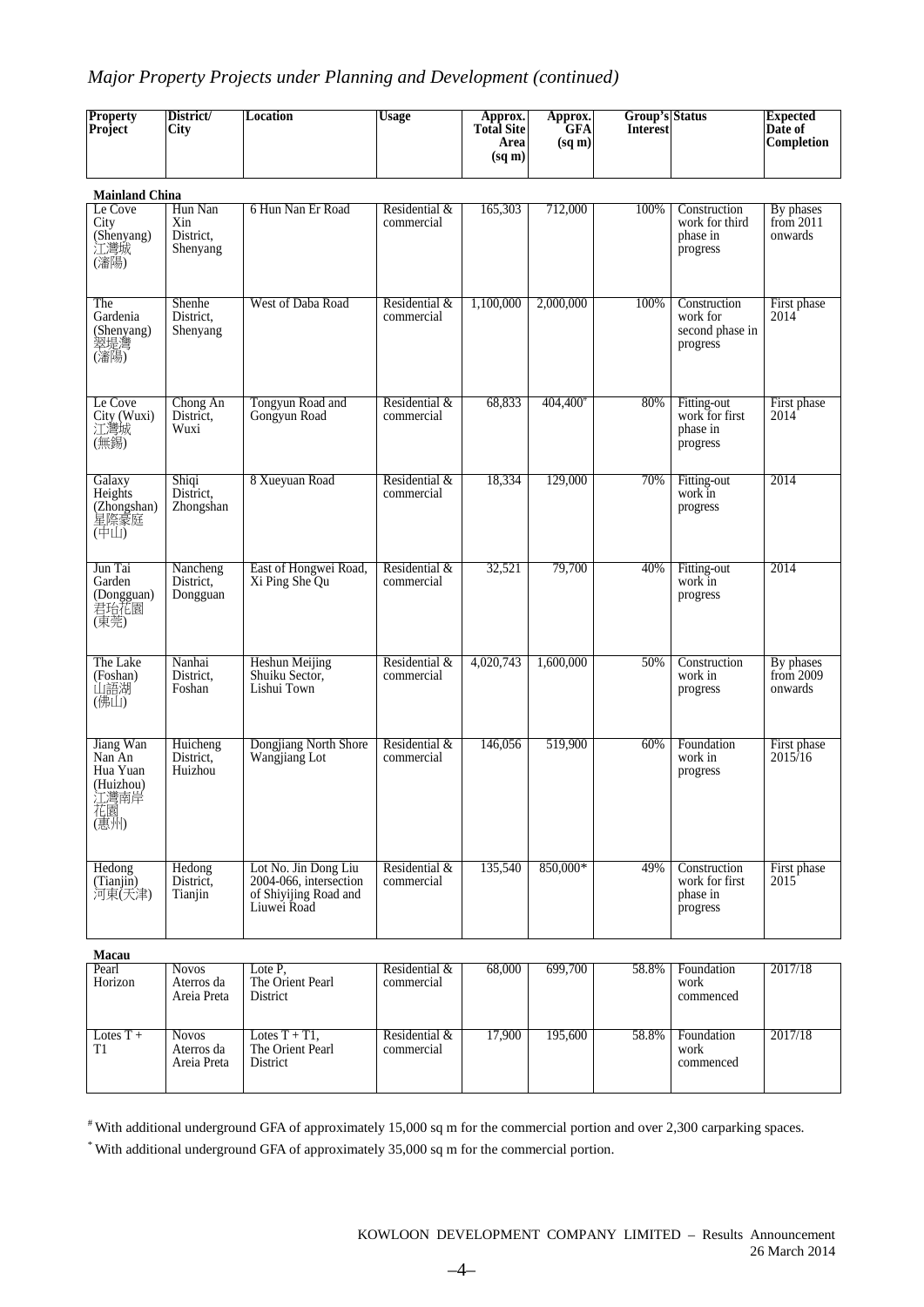# *Property Investment*

The Group disposed of all remaining retail units at New Mandarin Plaza in Tsim Sha Tsui, Hong Kong with total recognised gains amounting to HK\$232 million in 2013.

The Group's gross rental income from its property investment portfolio for 2013 rose to HK\$312 million, an increase of 3.8% over 2012. The relatively slower rate of growth in rental income for 2013 was mainly attributable to the disposal of the above non-core investment properties. Gross rental income from Pioneer Centre, the Group's flagship and core investment property in Hong Kong, increased 8.3% year-on-year to HK\$270 million in 2013 and both retail spaces and offices were nearly fully let as of 31 December 2013.

# *Oil Business*

For the year ended 31 December 2013, the oil segment recorded a loss of HK\$347 million, including an impairment provision of HK\$296 million for the segment assets. The loss was mainly due to the temporary suspension of oil production throughout the whole year of 2013, pending the approval of a gas flaring permit for the Group's South Alibek Oilfield in Kazakhstan from the Government. In view of the impact of an unexpectedly prolonged period of suspension on oil production resulted from the gas flaring issue, the Group has made an impairment provision for its oil segment assets based on a more prudent assessment of its oil business in Kazakhstan.

The Group's exposure in the oil business is through its 73.4%-owned listed subsidiary, Polytec Asset.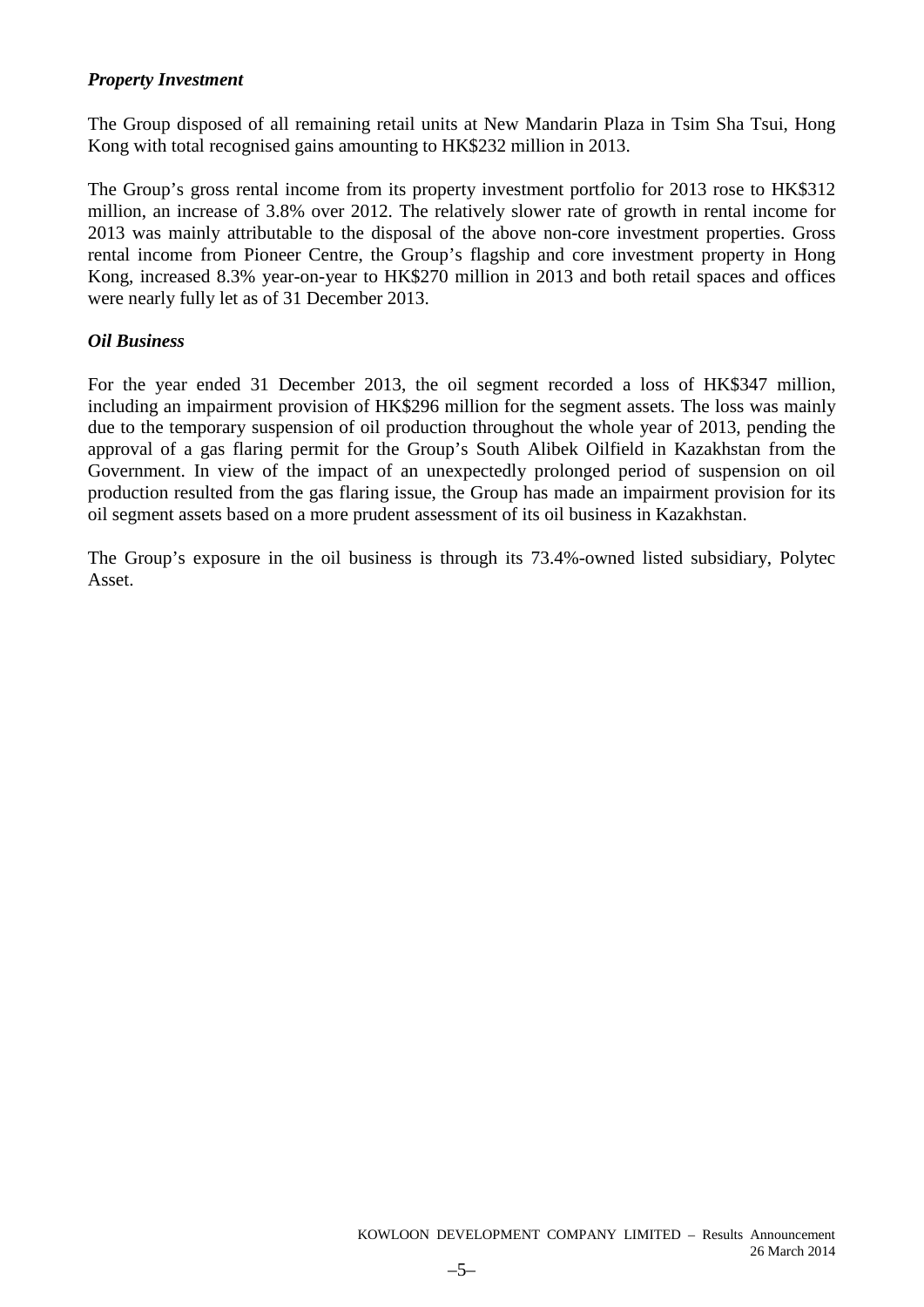# **PROSPECTS**

Major countries have implemented exceptionally easy monetary policies in the past few years and have been keeping interest rates at low levels for a long period of time. As a result, asset prices in the Greater China region had been accelerating. Over the last two years, the Group has made the most of this favorable market environment and achieved substantial presales from various projects in the region. However, going into 2014, the Fed has started to tighten its monetary policy and interest rates will likely rise gradually in Hong Kong and Macau. This change, together with the additional regulatory measures in the property markets already implemented in the Greater China region, will add more challenges to the Group's core property business in 2014.

The Group posted unsatisfactory results for 2013, with a profit warning being issued on 2 January 2014, due to the following two major reasons.

First, the management made an impairment provision of HK\$296 million for its oil assets in Kazakhstan, which business is through its 73.4%-owned listed subsidiary, Polytec Asset, based on a more prudent assessment noting it had taken longer period of time than expected to obtain the gas flaring permit and hence to resume its oil production. The management has been taking all possible steps to obtain the gas flaring permit for the oilfield aiming to resume oil production as soon as possible. However, the temporary disruption in oil production will further affect the results of this segment in 2014.

Second, while the Group obtained the occupation permit for MacPherson Residence, its joint venture development project with Urban Renewal Authority and Hong Kong Playground Association, in December 2012, further requirements from other relevant departments need to be satisfied before the Certificate of Compliance is granted. Consequently it affected the schedule of sales activities and hence profit recognition for this project in 2013. The Group finally fulfilled all necessary requirements at end-January 2014.

In Hong Kong, the Group will start the sales campaign for MacPherson Residence in the second quarter of this year. The construction work for Cadogan, its luxury residential and commercial development project in Kennedy Town, is expected to be completed in the middle of this year and it is expected to contribute to the Group's results for 2014. In addition, the Group is planning to launch the presale of another development project in Aberdeen in the second half of 2014.

In Mainland China, the presale of residential units of the third phase of Le Cove City (Shenyang) and the second phase of The Gardenia (Shenyang) has been encouraging and the Group plans to launch the presale of other phases of these two developments in the coming years. In Zhongshan, the construction work for Galaxy Heights has been almost completed and will hand over to purchasers shortly. In Dongguan, the presale of residential units of Jun Tai Garden was launched in the middle of 2013 and it has been well received by the market. The presale of the Group's new development project in Huizhou is expected to be launched in the fourth quarter of this year.

The Group is optimistic about the prospects for the Macau economy as a number of existing mega infrastructure investment projects and tourism-related development projects will continue to support the economy growing at a sustainable and relatively fast pace in the next few years. Over the past two years, the Group has achieved substantial presales of exceeding HK\$10 billion each year for its two mega residential and commercial development projects in Macau, namely Pearl Horizon and Lotes  $T + T1$ . However, the presales programmes for the two projects have been put on hold since the new laws on property sales activities became effective in June 2013. The Group is expected to re-launch the presale of the two projects after two years of construction when all relevant requirements for presale can possibly be fulfilled.

Looking ahead, the Group will focus on corporate development and enhance its competitiveness and therefore its capability of developing quality property projects, aiming to better cope with possible challenges in the markets. The management will closely monitor the development in the regional property markets and will continue to seek for good potential development opportunities but with cautious stance.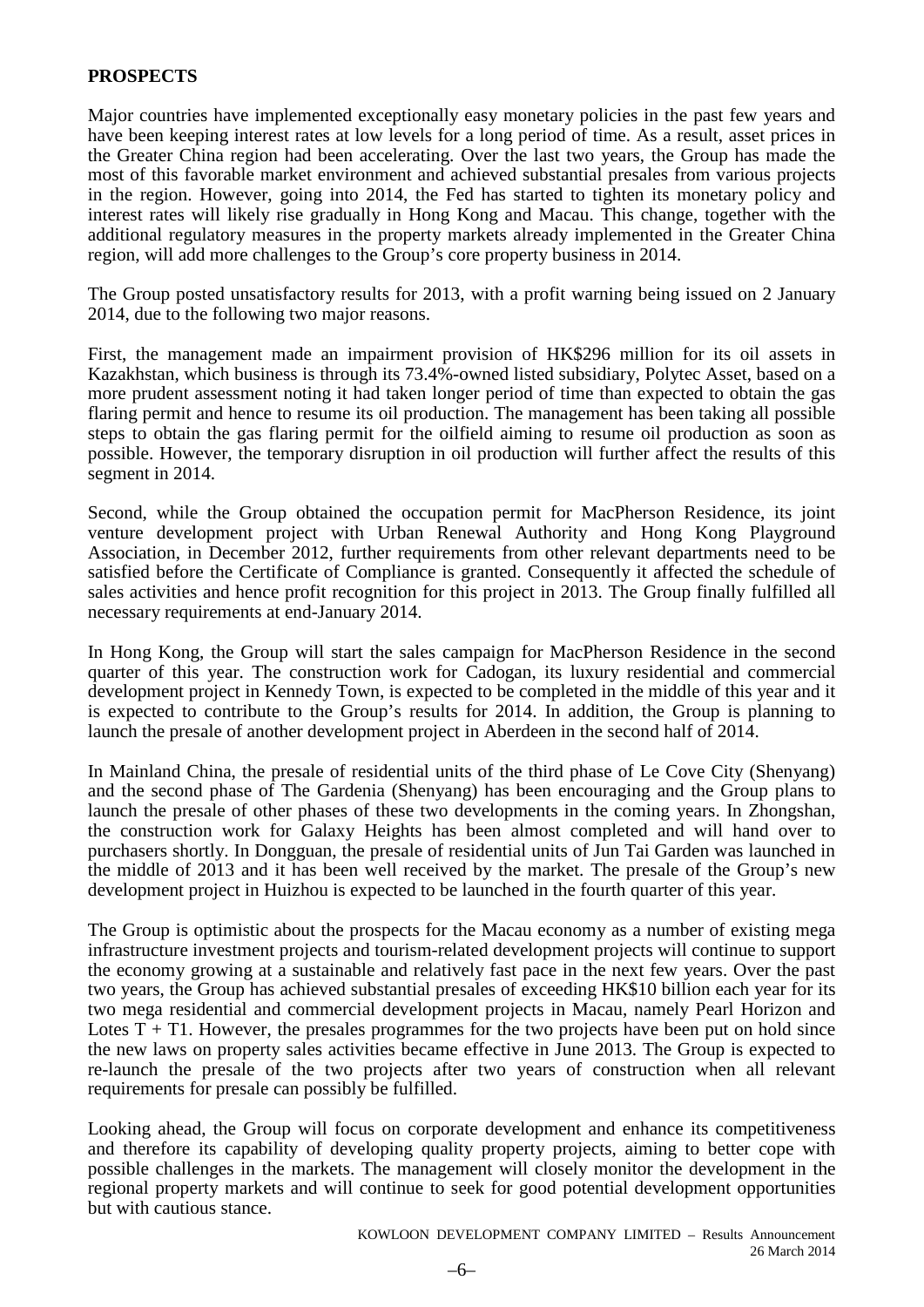# **CONSOLIDATED RESULTS**

The consolidated results of the Group for the year ended 31 December 2013 together with the comparative figures of 2012 are as follows:

# **Consolidated Income Statement**

*for the year ended 31 December 2013*

|                                                      |                | 2013            | 2012            |
|------------------------------------------------------|----------------|-----------------|-----------------|
|                                                      | <b>Note</b>    | <b>HK\$'000</b> | <b>HK\$'000</b> |
| <b>Turnover</b>                                      | $\mathfrak{Z}$ | 1,416,751       | 2,555,824       |
| Cost of sales                                        |                | (639, 659)      | (1,030,112)     |
| Other revenue                                        |                | 21,169          | 31,048          |
| Other net income                                     | $\overline{4}$ | 245,852         | 138,103         |
| Depreciation and amortisation                        |                | (13, 454)       | (15, 638)       |
| Staff costs                                          |                | (179, 406)      | (184, 488)      |
| Selling, marketing and distribution expenses         |                | (139, 320)      | (381, 977)      |
| Impairment of oil production and exploitation assets | 5              | (296, 400)      |                 |
| Other operating expenses                             |                | (95, 025)       | (90, 730)       |
| Fair value changes on investment properties          |                | 744,579         | 883,550         |
| <b>Profit from operations</b>                        |                | 1,065,087       | 1,905,580       |
| Finance costs                                        | 6              | (102, 049)      | (100, 312)      |
| Share of (losses)/profits of associated companies    |                | (1,559)         | 2,089           |
| Share of profits of joint ventures                   |                | 398,892         | 340,214         |
| <b>Profit before taxation</b>                        | $\overline{7}$ | 1,360,371       | 2,147,571       |
| Income tax                                           | 8              | (59, 571)       | (172, 182)      |
| Profit for the year                                  |                | 1,300,800       | 1,975,389       |
| Attributable to:                                     |                |                 |                 |
| Shareholders of the Company                          |                | 1,293,672       | 1,886,254       |
| Non-controlling interests                            |                | 7,128           | 89,135          |
| Profit for the year                                  |                | 1,300,800       | 1,975,389       |
| <b>Earnings per share - Basic/Diluted</b>            | 9              | <b>HK\$1.12</b> | HK\$1.64        |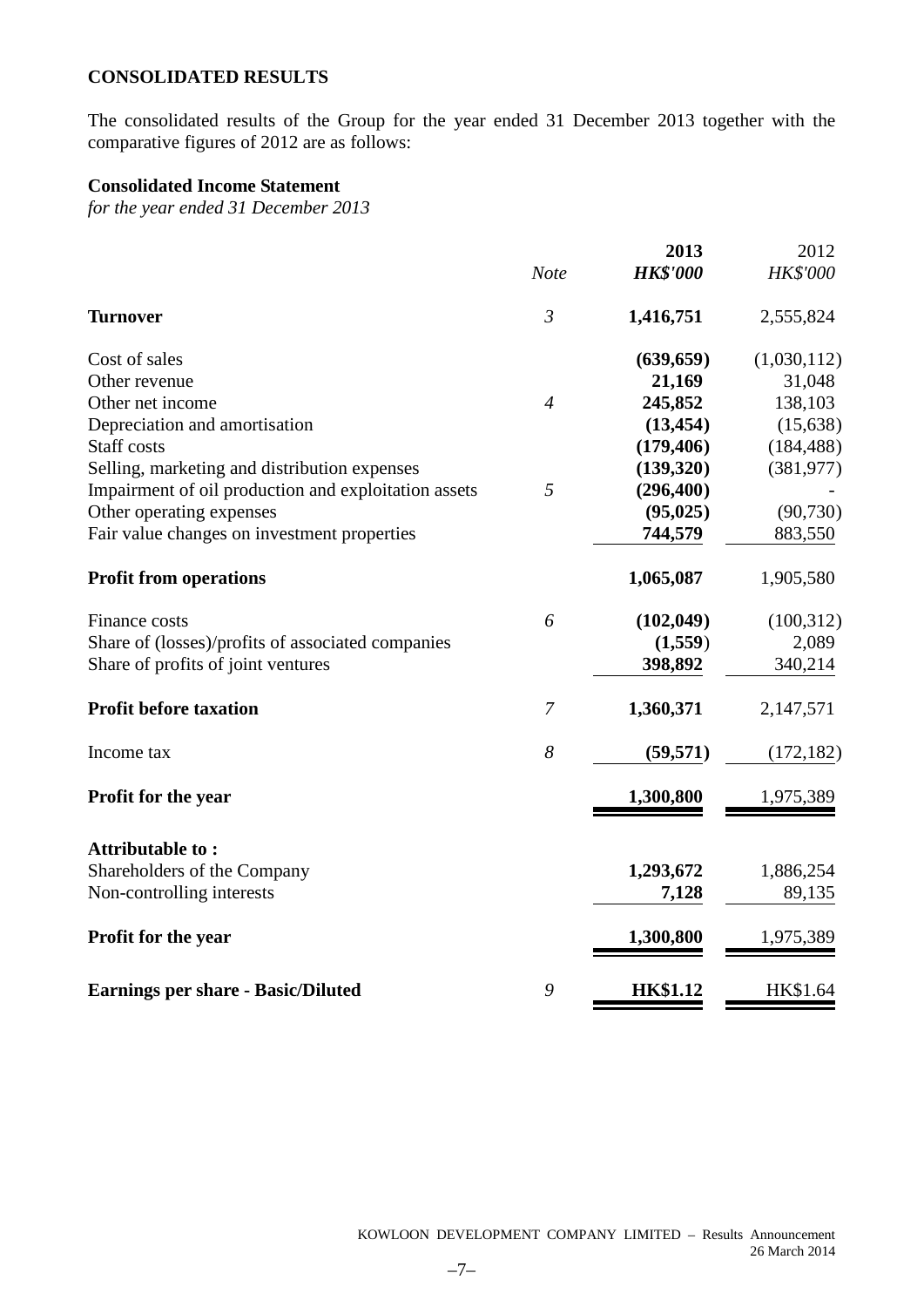# **Consolidated Statement of Comprehensive Income**

*for the year ended 31 December 2013*

|                                                                                                       | 2013<br><b>HK\$'000</b> | 2012<br>HK\$'000    |
|-------------------------------------------------------------------------------------------------------|-------------------------|---------------------|
| Profit for the year                                                                                   | 1,300,800               | 1,975,389           |
| Other comprehensive income for the year                                                               |                         |                     |
| Items that may be reclassified subsequently to profit or loss:                                        |                         |                     |
| Exchange differences on translation of accounts of<br>of overseas subsidiaries                        | 124,073                 | (1, 156)            |
| Changes in fair value of available-for-sale investments                                               | 37                      | (5,282)             |
| Changes in fair value of interests in property development                                            | 439,312                 | 7,277               |
| Share of other comprehensive income of joint ventures and<br>associated companies                     | 112,801                 | 374                 |
| Impairment loss on available-for-sale investments transferred to<br>the consolidated income statement | 4,160                   |                     |
|                                                                                                       | 680,383                 | 1,213               |
| Total comprehensive income for the year                                                               | 1,981,183               | 1,976,602           |
| Attributable to:                                                                                      |                         |                     |
| Shareholders of the Company<br>Non-controlling interests                                              | 1,851,865<br>129,318    | 1,904,194<br>72,408 |
| Total comprehensive income for the year                                                               | 1,981,183               | 1,976,602           |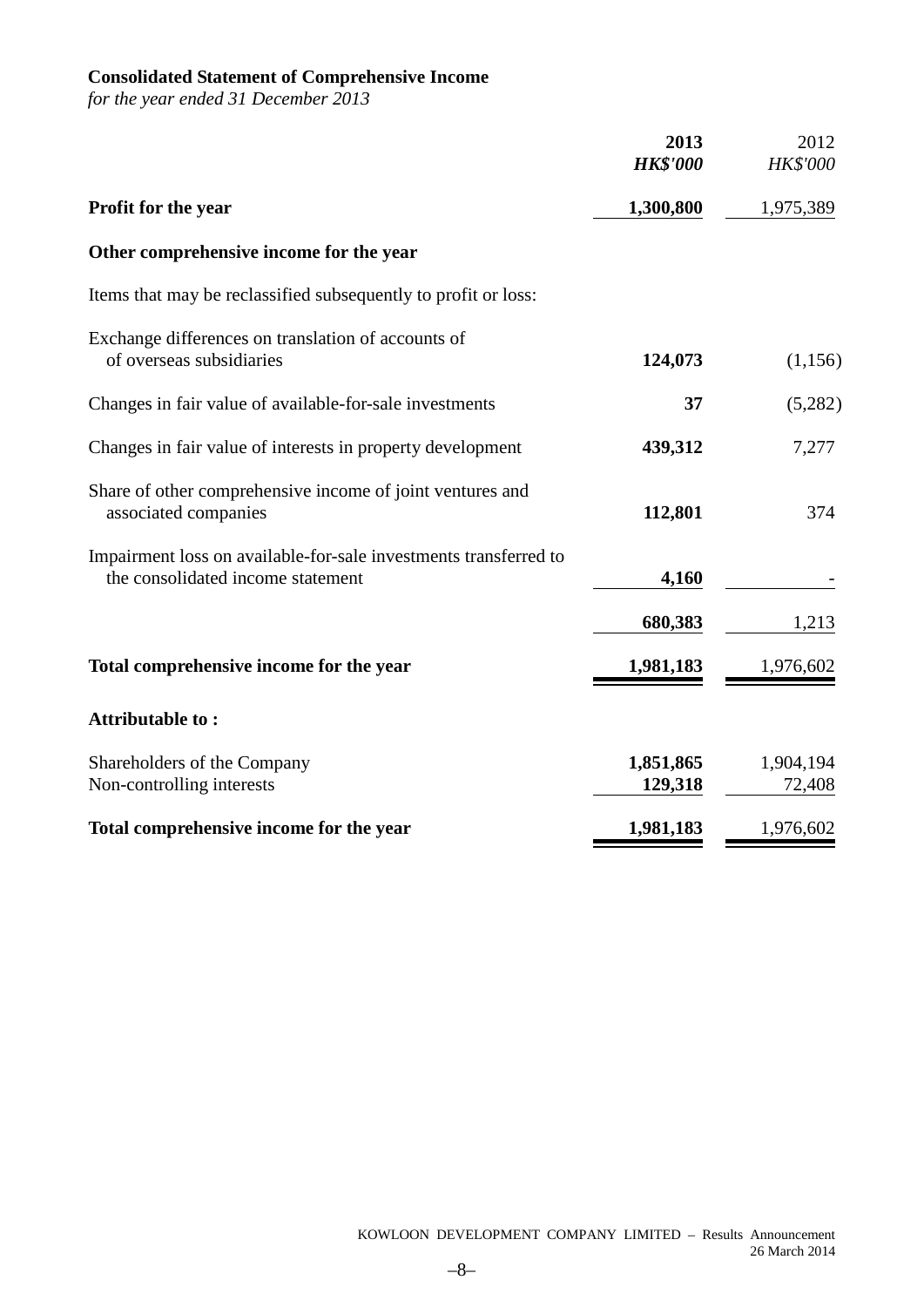# **Consolidated Balance Sheet**

|                                       |            | As at 31 December 2013 |                 | As at 31 December 2012 |            |
|---------------------------------------|------------|------------------------|-----------------|------------------------|------------|
|                                       | Note       | <b>HK\$'000</b>        | <b>HK\$'000</b> | <b>HK\$'000</b>        | HK\$'000   |
| <b>Non-current assets</b>             |            |                        |                 |                        |            |
| <b>Fixed assets</b>                   |            |                        |                 |                        |            |
| - Investment properties               |            |                        | 10,268,917      |                        | 9,626,134  |
| - Leasehold land held for own use     |            |                        | 216,489         |                        | 222,360    |
| - Other property, plant and equipment |            |                        | 1,052,394       |                        | 1,319,468  |
|                                       | $\sqrt{2}$ |                        | 11,537,800      |                        | 11,167,962 |
| Oil exploitation assets               | 5          |                        | 84,322          |                        | 109,014    |
| Interests in property development     |            |                        | 11,917,819      |                        | 10,198,258 |
| Interest in joint ventures            |            |                        | 2,686,880       |                        | 2,247,554  |
| Interest in associated companies      |            |                        | 2,401,667       |                        | 2,331,841  |
| <b>Financial investments</b>          |            |                        | 2,284           |                        | 8,485      |
| Loans and advances                    |            |                        | 32,741          |                        | 32,069     |
| Deferred tax assets                   |            |                        | 100,579         |                        | 53,233     |
|                                       |            |                        | 28,764,092      |                        | 26,148,416 |
| <b>Current assets</b>                 |            |                        |                 |                        |            |
| Inventories                           |            | 14,942,538             |                 | 13,236,301             |            |
| Trade and other receivables           | 11         | 629,309                |                 | 1,093,506              |            |
| Loans and advances                    |            | 12,748                 |                 | 16,925                 |            |
| Amounts due from                      |            |                        |                 |                        |            |
| joint ventures                        |            | 56,576                 |                 | 86,524                 |            |
| Financial investments                 |            | 97,951                 |                 | 94,937                 |            |
| Pledged bank deposits                 |            | 32,834                 |                 | 35,396                 |            |
| Cash and cash equivalents             |            | 623,966                |                 | 564,889                |            |
|                                       |            | 16,395,922             |                 | 15,128,478             |            |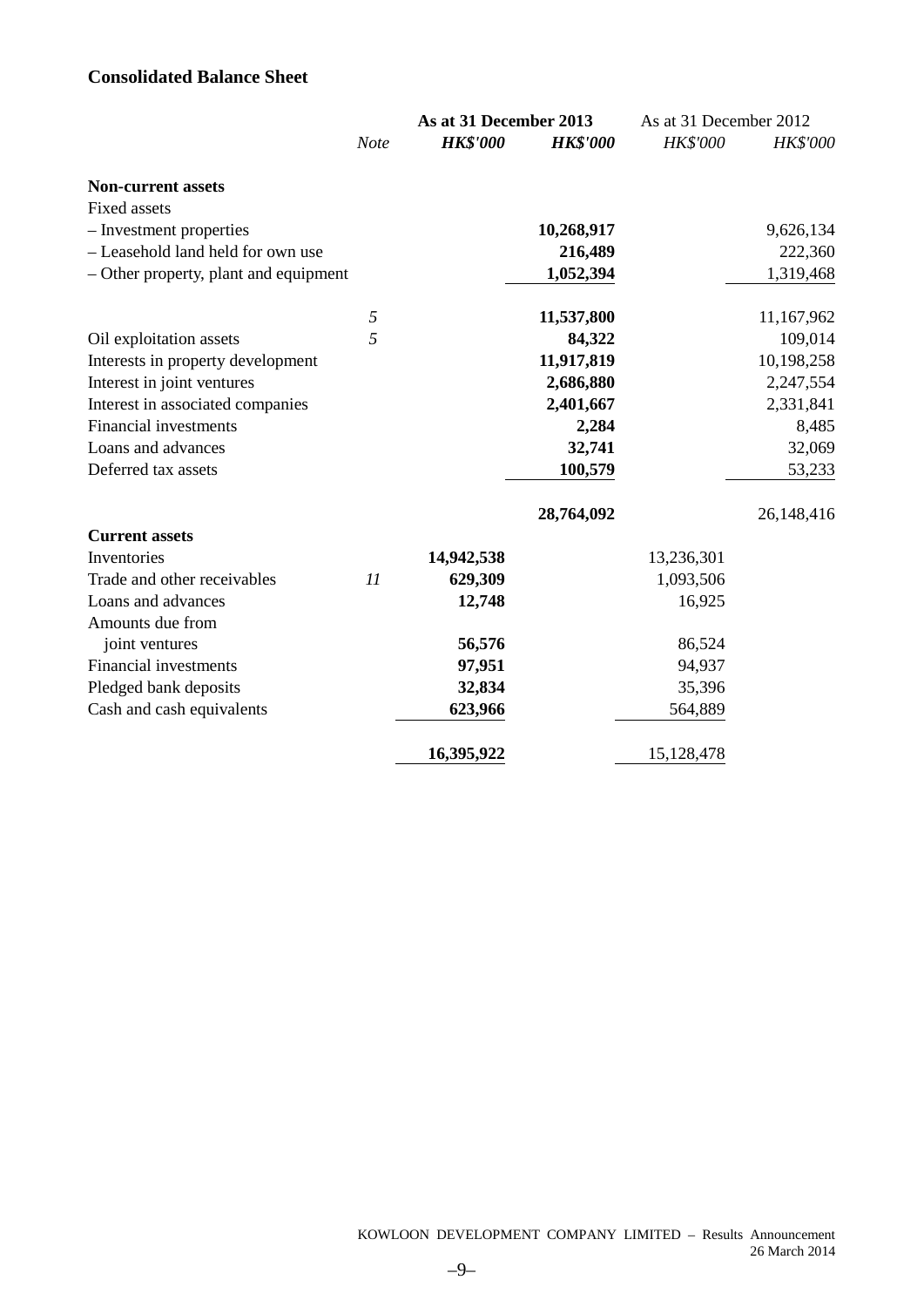|                                              |             | As at 31 December 2013 |                 | As at 31 December 2012 |                 |
|----------------------------------------------|-------------|------------------------|-----------------|------------------------|-----------------|
|                                              | <b>Note</b> | <b>HK\$'000</b>        | <b>HK\$'000</b> | <b>HK\$'000</b>        | <b>HK\$'000</b> |
| <b>Current liabilities</b>                   |             |                        |                 |                        |                 |
| Trade and other payables                     | 12          | 3,034,768              |                 | 2,601,946              |                 |
| Amounts due to                               |             |                        |                 |                        |                 |
| non-controlling interests                    |             | 200,000                |                 | 200,000                |                 |
| Amount due to a joint venture                |             | 790,480                |                 | 762,368                |                 |
| <b>Bank loans</b>                            |             | 1,334,314              |                 | 1,603,863              |                 |
| Current taxation                             |             | 253,722                |                 | 285,117                |                 |
|                                              |             | 5,613,284              |                 | 5,453,294              |                 |
| <b>Net current assets</b>                    |             |                        | 10,782,638      |                        | 9,675,184       |
| <b>Total assets less current liabilities</b> |             |                        | 39,546,730      |                        | 35,823,600      |
| <b>Non-current liabilities</b>               |             |                        |                 |                        |                 |
| Loan from ultimate holding company           |             | 9,328,289              |                 | 6,509,137              |                 |
| <b>Bank loans</b>                            |             | 3,861,567              |                 | 4,265,660              |                 |
| Other payables                               |             | 41,416                 |                 | 48,732                 |                 |
| Deferred tax liabilities                     |             | 881,590                |                 | 859,073                |                 |
|                                              |             |                        | 14, 112, 862    |                        | 11,682,602      |
| <b>NET ASSETS</b>                            |             |                        | 25,433,868      |                        | 24,140,998      |
| <b>Capital and reserves</b>                  |             |                        |                 |                        |                 |
| Share capital                                |             |                        | 115,068         |                        | 115,068         |
| Reserves                                     |             |                        | 22,135,641      |                        | 20,939,664      |
| Total equity attributable to the             |             |                        |                 |                        |                 |
| shareholders of the Company                  |             |                        | 22,250,709      |                        | 21,054,732      |
| <b>Non-controlling interests</b>             |             |                        | 3,183,159       |                        | 3,086,266       |
| <b>TOTAL EQUITY</b>                          |             |                        | 25,433,868      |                        | 24,140,998      |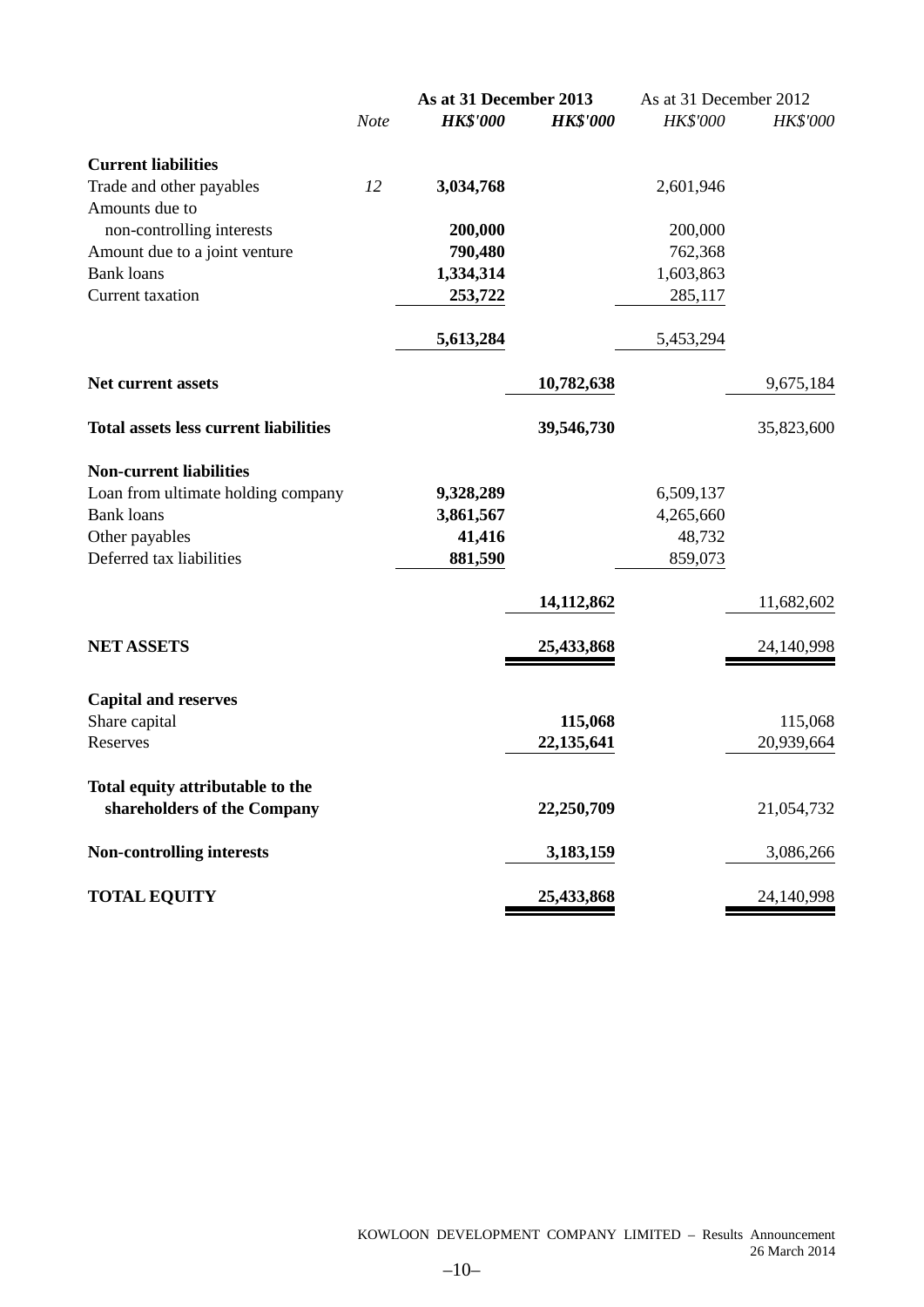#### *Notes*

#### **1 Basis of preparation**

These accounts have been prepared in accordance with all applicable Hong Kong Financial Reporting Standards ("HKFRSs"), which collective term includes all applicable individual Hong Kong Financial Reporting Standards, Hong Kong Accounting Standards ("HKASs") and Interpretations issued by the Hong Kong Institute of Certified Public Accountants ("HKICPA"), accounting principles generally accepted in Hong Kong and the requirements of the Hong Kong Companies Ordinance. These accounts also comply with the applicable disclosure provisions of the Rules Governing the Listing of Securities on The Stock Exchange of Hong Kong Limited ("the Listing Rules").

The HKICPA has issued certain new and revised HKFRSs that are first effective or available for early adoption for the current accounting period of the Group. Note 2 provides information on any changes in accounting policies resulting from initial application of these developments to the extent that they are relevant to the Group for the current and prior accounting periods reflected in these accounts. Except as described in Note 2, the accounts have been prepared on a basis consistent with the accounting policies adopted in the prior year accounts.

#### **2 Changes in accounting policies**

The HKICPA has issued a number of new HKFRSs and amendments to HKFRSs that are first effective for the current accounting period of the Group. Of these, the following developments are relevant to the Group's accounts:

- Amendments to HKAS 1, "Presentation of financial statements ― Presentation of items of other comprehensive income"
- HKFRS 10, "Consolidated financial statements"
- HKFRS 11, "Joint arrangements".
- HKFRS 12, "Disclosure of interests in other entities"
- HKFRS 13, "Fair value measurement"

The Group has not applied any new standard or interpretation that is not yet effective for the current accounting period.

#### **HKFRS 12, Disclosure of interests in other entities**

HKFRS 12, brings together into a single standard all the disclosure requirements relevant to an entity's interests in subsidiaries, joint arrangements, associates and unconsolidated structured entities. The disclosures required by HKFRS 12 are generally more extensive than those previously required by the respective standards.

#### **HKFRS 13, Fair value measurement**

HKFRS 13 replaces existing guidance in individual HKFRSs with a single source of fair value measurement guidance. HKFRS 13 also contains extensive disclosure requirements about fair value measurements for both financial instruments and non-financial instruments. The adoption of HKFRS 13 does not have any material impact on the fair value measurements of the Group's assets and liabilities.

Other developments have had no material impact on the Group's accounts.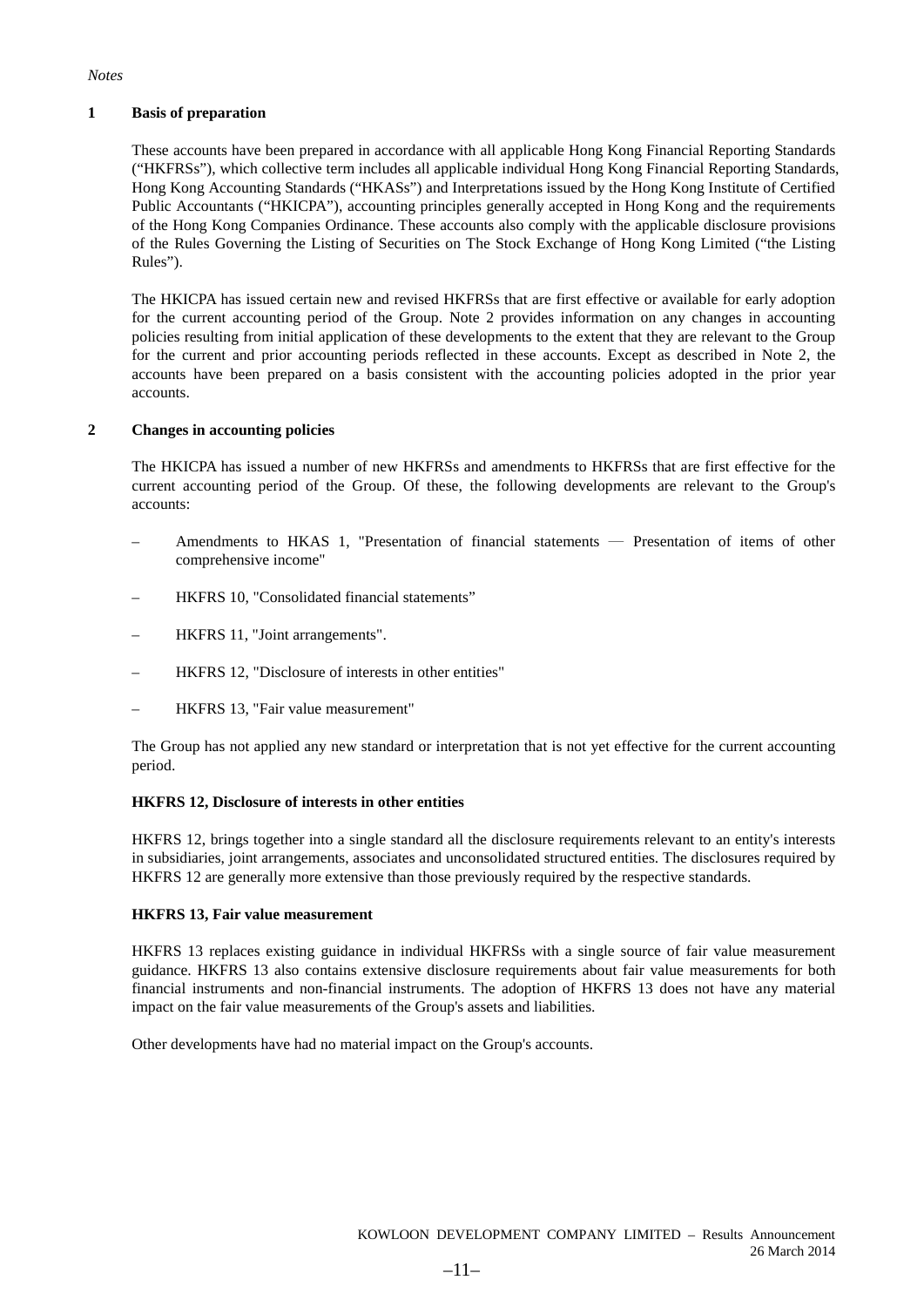#### **3 Segment reporting**

The Group manages its business by a mixture of both business lines and geography. In a manner consistent with the way in which information is reported internally to the Group's top management for the purposes of assessing segment performance and allocating resources between segments, the Group has identified the following six reportable segments.

- Property development segment (Hong Kong/Mainland China/Macau): the development and sales of properties and interests in property development. Given the importance of property development division to the Group, the Group's property development business is segregated further into three reportable segments on a geographical basis.
- Property investment segment: the leasing of properties to generate rental income and to gain from the appreciation in the properties' values in the long term.
- Oil segment: oil exploration and production.
- Other businesses segment: mainly includes the financial investments, the provision of finance services, income from the sale of ice and the provision of cold storage services and treasury operations.

Turnover comprises mainly rental income from properties, gross proceeds from sales of properties, crude oil and interest income.

Reporting segment profit represents profit before tax by excluding fair value changes on investment properties, finance costs, exceptional items and head office and corporate income/expenses.

Segment assets include all tangible, intangible assets and current assets with the exception of deferred tax assets and other corporate assets.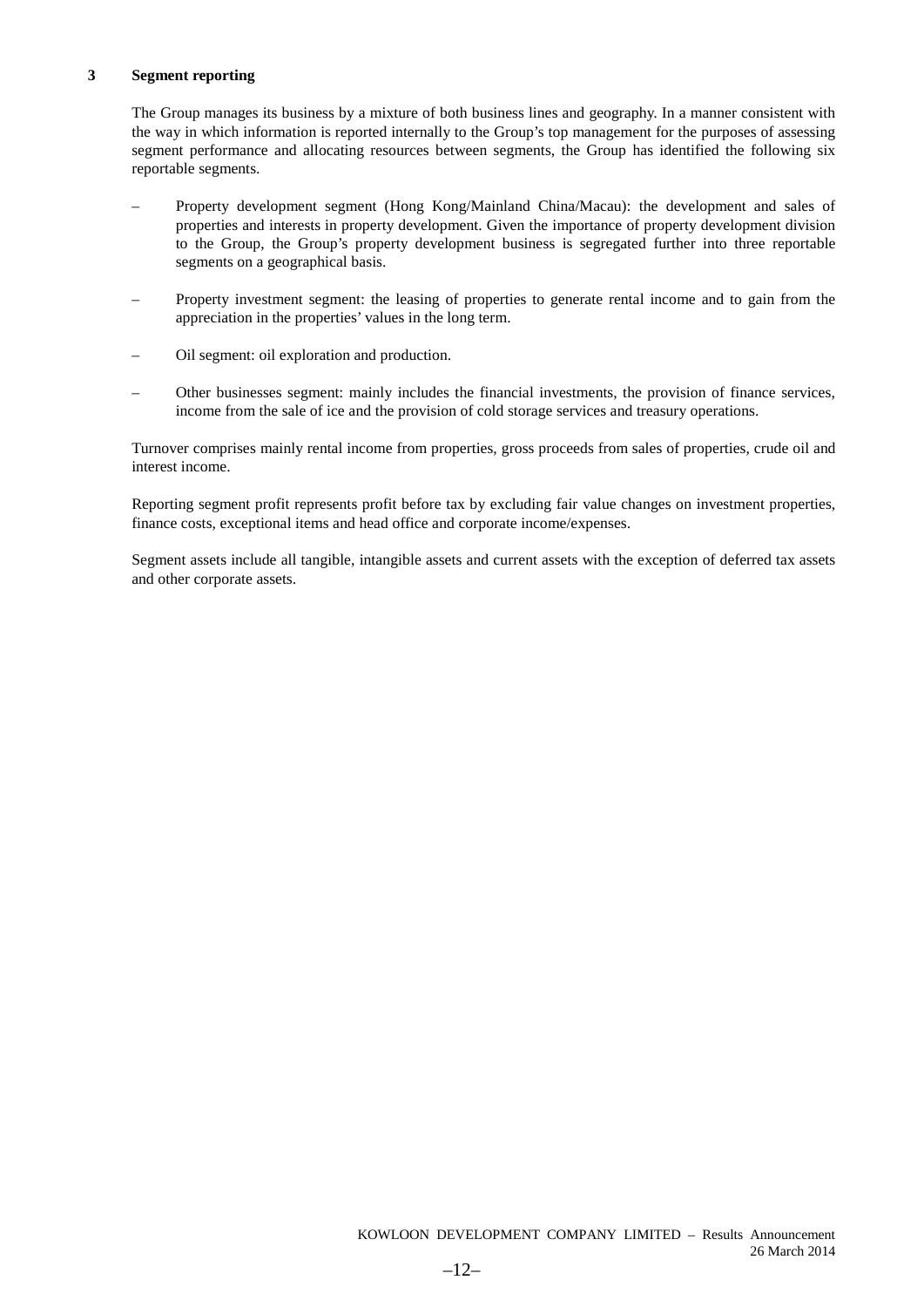#### **(a) Segment results and assets**

Information regarding the Group's reportable segments as provided to the Group's top management for the purposes of resource allocation and assessment of segment performance for the year is set out below.

|                                                                                     |                                 |                                     |                                             | 2013                     |                                                  |                               |                                  |
|-------------------------------------------------------------------------------------|---------------------------------|-------------------------------------|---------------------------------------------|--------------------------|--------------------------------------------------|-------------------------------|----------------------------------|
|                                                                                     | Property development            |                                     |                                             |                          |                                                  |                               |                                  |
|                                                                                     | Consolidated<br><b>HK\$'000</b> | <b>Hong Kong</b><br><b>HK\$'000</b> | <b>Mainland</b><br>China<br><b>HK\$'000</b> | Macau<br><b>HK\$'000</b> | <b>Property</b><br>investment<br><b>HK\$'000</b> | <b>Oil</b><br><b>HK\$'000</b> | <b>Others</b><br><b>HK\$'000</b> |
| Turnover                                                                            | 1,416,751                       | 26,000                              | 734,120                                     | 125,561                  | 311,733                                          | 62,623                        | 156,714                          |
| Reportable segment profit<br>Other net income<br>Fair value changes on              | 341,014<br>240,658              | 1,047<br>5,218                      | 180,858                                     | 80,976                   | 336,871<br>235,440                               | (347,209)                     | 88,471                           |
| investment properties<br>Share of fair value changes on<br>investment properties of | 744,579                         |                                     |                                             |                          | 744,579                                          |                               |                                  |
| a joint venture                                                                     | 223,520                         |                                     |                                             |                          | 223,520                                          |                               |                                  |
| Head office and corporate<br>expenses                                               | (87, 351)                       |                                     |                                             |                          |                                                  |                               |                                  |
| Finance costs                                                                       | (102, 049)                      |                                     |                                             |                          |                                                  |                               |                                  |
| Profit before taxation                                                              | 1,360,371                       |                                     |                                             |                          |                                                  |                               |                                  |
| Share of losses of<br>associated companies<br>Share of profits of joint             | (1,559)                         |                                     | (8,048)                                     |                          |                                                  |                               | 6,489                            |
| ventures                                                                            | 398,892                         |                                     | 132,008                                     |                          | 266,884                                          |                               |                                  |
| Interest income<br>Depreciation and amortisation                                    | 45,712<br>(38, 481)             |                                     |                                             |                          |                                                  | (24, 142)                     | 45,712<br>(14, 339)              |
| Impairment of oil production<br>and exploitation assets                             | (296, 400)                      |                                     |                                             |                          |                                                  | (296, 400)                    |                                  |
|                                                                                     |                                 |                                     |                                             |                          |                                                  |                               |                                  |
|                                                                                     |                                 |                                     |                                             | 2012                     |                                                  |                               |                                  |
|                                                                                     |                                 |                                     | Property development<br>Mainland            |                          | Property                                         |                               |                                  |
|                                                                                     | Consolidated<br>HK\$'000        | Hong Kong<br>HK\$'000               | China<br>HK\$'000                           | Macau<br>HK\$'000        | investment<br>HK\$'000                           | Oil<br>HK\$'000               | Others<br>HK\$'000               |
| Turnover                                                                            | 2,555,824                       | 1,199,493                           | 287,333                                     | 2,940                    | 300,388                                          | 641,255                       | 124,415                          |
| Reportable segment profit<br>Other net income<br>Fair value changes on              | 1,203,605<br>123,421            | 520,015                             | 183,991                                     | 6,441<br>21.805          | 307,669<br>101,616                               | 113,144                       | 72,345                           |
| investment properties<br>Share of fair value changes on<br>investment properties of | 883,550                         |                                     |                                             |                          | 883,550                                          |                               |                                  |
| a joint venture<br>Head office and corporate                                        | 120,120                         |                                     |                                             |                          | 120,120                                          |                               |                                  |
| expenses<br>Finance costs                                                           | (82, 813)<br>(100, 312)         |                                     |                                             |                          |                                                  |                               |                                  |
| Profit before taxation                                                              | 2,147,571                       |                                     |                                             |                          |                                                  |                               |                                  |
| Share of profits of<br>associated companies<br>Share of profits of joint            | 2,089                           |                                     | (2,495)                                     |                          |                                                  |                               | 4,584                            |
| ventures<br>Interest income                                                         | 340,214                         |                                     | 183,012                                     |                          | 157,202                                          |                               | 20,153                           |
| Depreciation and amortisation                                                       | 20,153<br>(182, 267)            |                                     |                                             |                          |                                                  | (167, 800)                    | (14, 467)                        |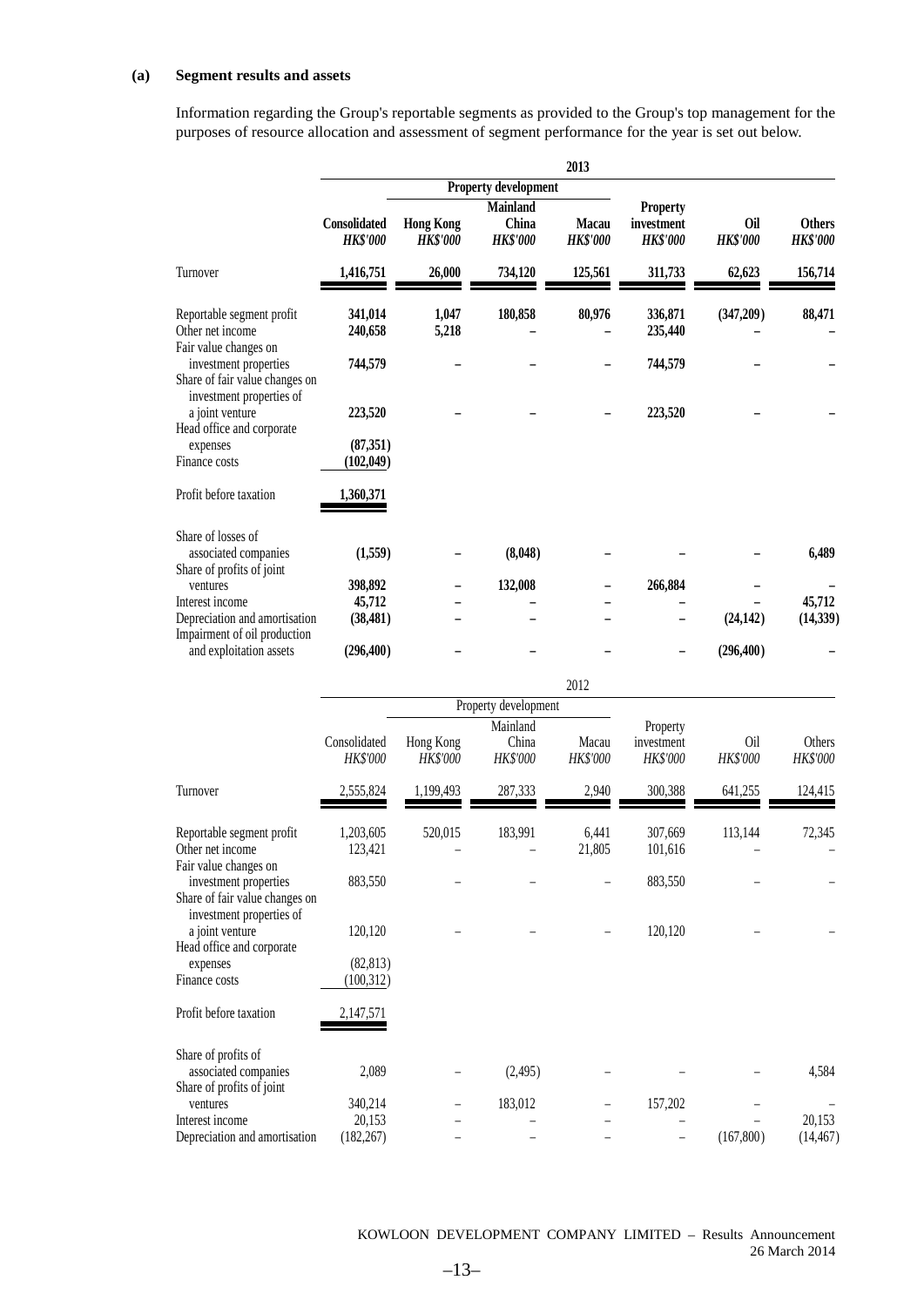|                                                                                                                                               |                                                      |                                     |                                             | 2013                            |                                                  |                               |                                  |
|-----------------------------------------------------------------------------------------------------------------------------------------------|------------------------------------------------------|-------------------------------------|---------------------------------------------|---------------------------------|--------------------------------------------------|-------------------------------|----------------------------------|
|                                                                                                                                               |                                                      |                                     | Property development                        |                                 |                                                  |                               |                                  |
|                                                                                                                                               | Consolidated<br><b>HK\$'000</b>                      | <b>Hong Kong</b><br><b>HK\$'000</b> | <b>Mainland</b><br>China<br><b>HK\$'000</b> | <b>Macau</b><br><b>HK\$'000</b> | <b>Property</b><br>investment<br><b>HK\$'000</b> | <b>Oil</b><br><b>HK\$'000</b> | <b>Others</b><br><b>HK\$'000</b> |
| Reportable segment assets<br>Deferred tax assets<br>Pledged bank deposits<br>Cash and cash equivalents<br>Head office and corporate<br>assets | 44,389,965<br>100,579<br>32,834<br>623,966<br>12,670 | 7,877,617                           | 12,845,302                                  | 10,792,824                      | 11,309,742                                       | 1,116,039                     | 448,441                          |
| Consolidated total assets                                                                                                                     | 45,160,014                                           |                                     |                                             |                                 |                                                  |                               |                                  |
| Interest in associated<br>companies<br>Interest in and amounts due                                                                            | 2,401,667                                            |                                     | 2,379,464                                   |                                 |                                                  |                               | 22,203                           |
| from joint ventures                                                                                                                           | 2,743,456                                            |                                     | 1,713,688                                   |                                 | 1,029,768                                        |                               |                                  |

|                                                                                                                                               |                                                     |                              |                                      | 2012                     |                                    |                 |                    |
|-----------------------------------------------------------------------------------------------------------------------------------------------|-----------------------------------------------------|------------------------------|--------------------------------------|--------------------------|------------------------------------|-----------------|--------------------|
|                                                                                                                                               |                                                     | Property development         |                                      |                          |                                    |                 |                    |
|                                                                                                                                               | Consolidated<br><b>HK\$'000</b>                     | Hong Kong<br><b>HK\$'000</b> | Mainland<br>China<br><b>HK\$'000</b> | Macau<br><b>HK\$'000</b> | Property<br>investment<br>HK\$'000 | 0il<br>HK\$'000 | Others<br>HK\$'000 |
| Reportable segment assets<br>Deferred tax assets<br>Pledged bank deposits<br>Cash and cash equivalents<br>Head office and corporate<br>assets | 40,607,612<br>53,233<br>35,396<br>564,889<br>15,764 | 7,496,960                    | 10,468,146                           | 10,313,502               | 10,443,309                         | 1,432,869       | 452,826            |
| Consolidated total assets                                                                                                                     | 41,276,894                                          |                              |                                      |                          |                                    |                 |                    |
| Interest in associated<br>companies<br>Interest in and amounts due                                                                            | 2,331,841                                           | $\qquad \qquad -$            | 2,315,147                            |                          |                                    |                 | 16,694             |
| from joint ventures                                                                                                                           | 2,334,078                                           | -                            | 1,525,602                            |                          | 808,476                            |                 |                    |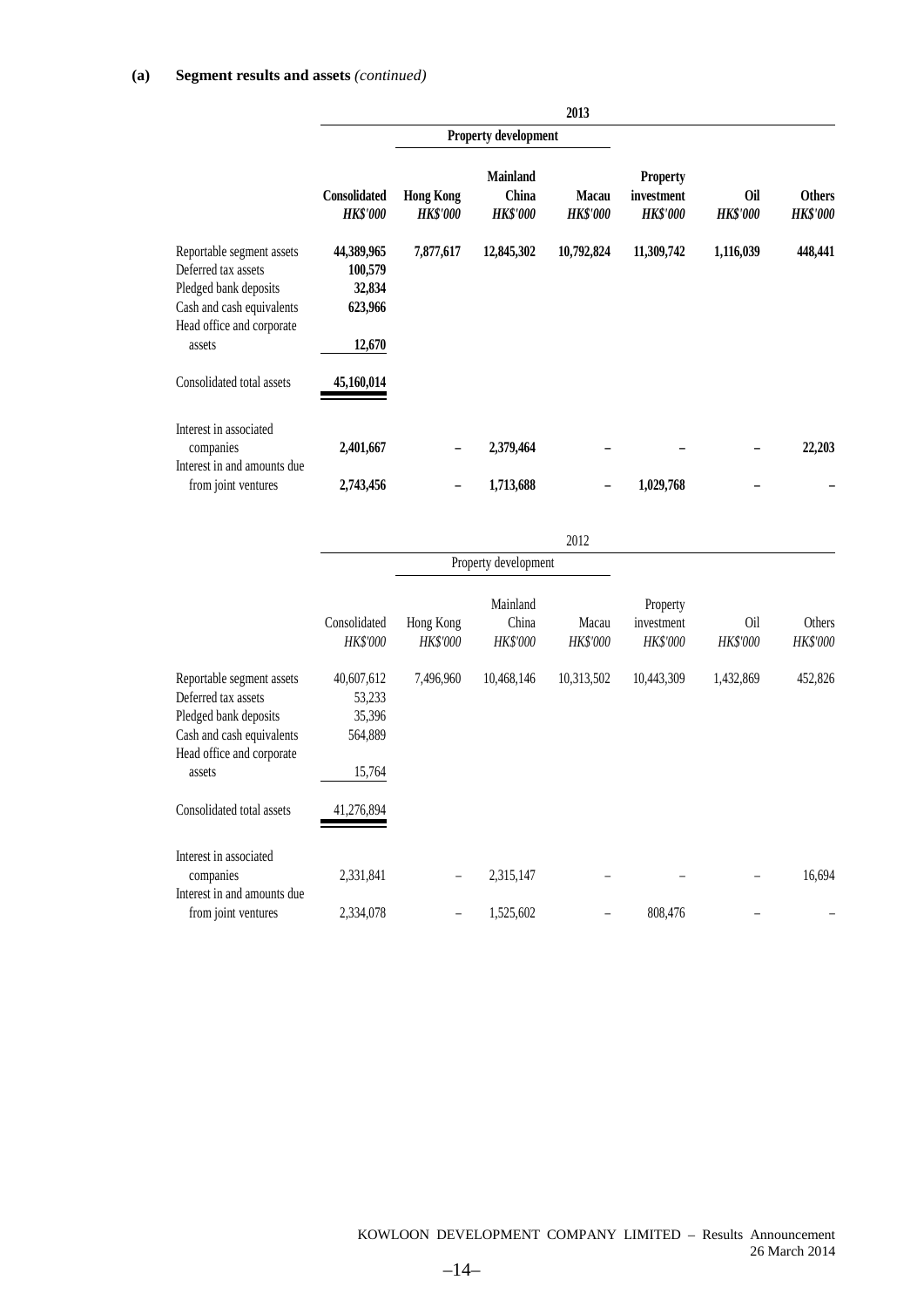#### **(b) Geographic information**

The following table sets out information about the geographical location of (i) the Group's revenue from external customers and (ii) the Group's non-current assets other than financial instruments and deferred assets. The geographical location of customers is based on the location at which the services were provided or the goods delivered. The geographical location of non-current assets is based on the physical location of the asset, in case of interests in associated companies and joint ventures, the location of operations.

| 2013            | 2012            | 2013            | 2012                      |  |
|-----------------|-----------------|-----------------|---------------------------|--|
| <b>HK\$'000</b> | <b>HK\$'000</b> | <b>HK\$'000</b> | <b>HK\$'000</b>           |  |
| 463,966         | 1,596,149       | 9,282,402       | 8,745,807                 |  |
| 753,967         | 302,268         | 5,353,982       | 5,004,455                 |  |
| 125,561         | 3.091           | 997,002         | 730,118                   |  |
| 62,623          | 641,255         | 1,077,283       | 1,375,991                 |  |
| 10,634          | 13,061          |                 |                           |  |
| 1,416,751       | 2,555,824       | 16,710,669      | 15,856,371                |  |
|                 |                 | <b>Revenue</b>  | <b>Non-current assets</b> |  |

In addition to the above non-current assets, the Group has interests in property development of HK\$10,614,101,000 (2012: HK\$10,198,258,000) and HK\$1,303,718,000 (2012: HK\$Nil) in Macau and Mainland China respectively.

#### **4 Other net income**

Other net income represents a net gain on disposal of investment properties of HK\$235,440,000 (2012: HK\$101,616,000), impairment of properties written back of HK\$5,218,000 (2012:HK\$21,805,000), impairment of an associated company written back of HK\$2,180,000 (2012: HK\$Nil) and a fair value gain on held for trading listed investments of HK\$3,014,000 (2012: HK\$14,682,000).

#### **5 Impairment of oil production and exploitation assets**

The normal crude oil production of the South Alibek Oilfield of Caspi Neft TME, a wholly-owned subsidiary of Polytec Asset Holdings Limited (73.4% owned by the Group) in Kazakhstan has been temporarily suspended since 1 January 2013, as the gas flaring permit to flare associated gas for the South Alibek Oilfield expired on 31 December 2012. Caspi Neft TME has applied to the Kazakhstan Government for the gas flaring permit in October 2012. Up to the date of approval of these financial statements, it has obtained the approvals from the Ecology Committee and the Geology Committee of the Kazakhstan Government for the gas flaring permit. Further approvals from other local authorities are now required to obtain the gas flaring permit in order to resume normal crude oil production. Caspi Neft TME has been taking all necessary steps to obtain the permit. Caspi Neft TME is also currently considering several alternatives to resolve the issue regarding the treatment and utilisation of associated gas permanently, including obtaining approvals from the relevant authorities of the Kazakhstan Government and engaging in active communication with other external parties in order to substantiate the alternatives. Based on advice received from its technical experts and external legal advisor and the alternatives under consideration, the Group considers that there is no indication that the gas flaring permit will not be renewed. Normal crude oil production will be resumed as soon as practicable upon obtaining the permit.

Due to the above issue, the normal crude oil production of the Group has been suspended for an unexpected prolonged period. The Group has reassessed the operation and the risk exposures of its oil exploration and production business as a whole and estimated that at 31 December 2013, the carrying amount of the oil production and exploitation assets exceeded their estimated recoverable amount by HK\$296,400,000 (2012:HK\$Nil). Accordingly, impairment for oil production assets and oil exploitation assets amounting to HK\$273,200,000 (2012:HK\$Nil) and HK\$23,200,000 (2012: HK\$Nil) respectively were recognised.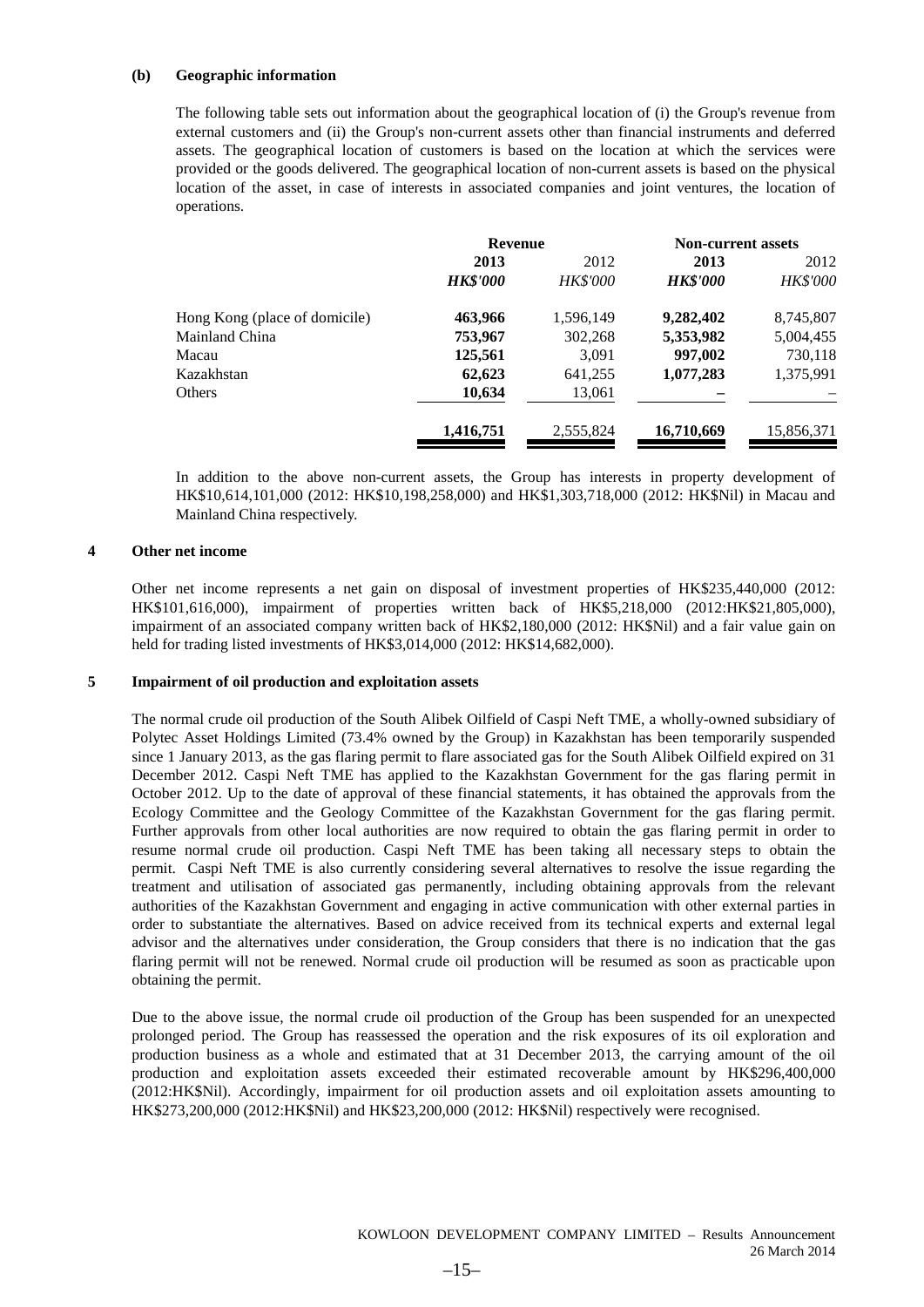#### **6 Finance costs**

|   |                                                              | 2013<br><b>HK\$'000</b> | 2012<br><i>HK\$'000</i> |
|---|--------------------------------------------------------------|-------------------------|-------------------------|
|   |                                                              |                         |                         |
|   | Interest on bank loans and overdrafts                        | 99,133                  | 113,299                 |
|   | Interest on loan from ultimate holding company               | 108,025                 | 90,991                  |
|   | Less: Amount capitalised                                     | (102, 500)              | (99,004)                |
|   |                                                              | 104,658                 | 105,286                 |
|   | Less: Interest expenses included as other operating expenses | (2,609)                 | (4, 974)                |
|   |                                                              | 102,049                 | 100,312                 |
| 7 | <b>Profit before taxation</b>                                |                         |                         |
|   | Profit before taxation is arrived at after charging :        |                         |                         |
|   |                                                              | 2013                    | 2012                    |
|   |                                                              | <b>HK\$'000</b>         | <b>HK\$'000</b>         |
|   | Amortisation of oil exploitation assets (Remark)             | 2,589                   | 11,771                  |
|   | Depreciation and amortisation of fixed assets (Remark)       | 35,892                  | 170,496                 |
|   | Staff costs (Remark)                                         | 204,994                 | 203,105                 |
|   |                                                              |                         |                         |

#### *Remark :*

Cost of sales includes HK\$28,416,000 (2012: HK\$177,852,000) relating to staff costs and depreciation and amortisation expenses, which amount is also included in the respective total amounts disclosed separately above.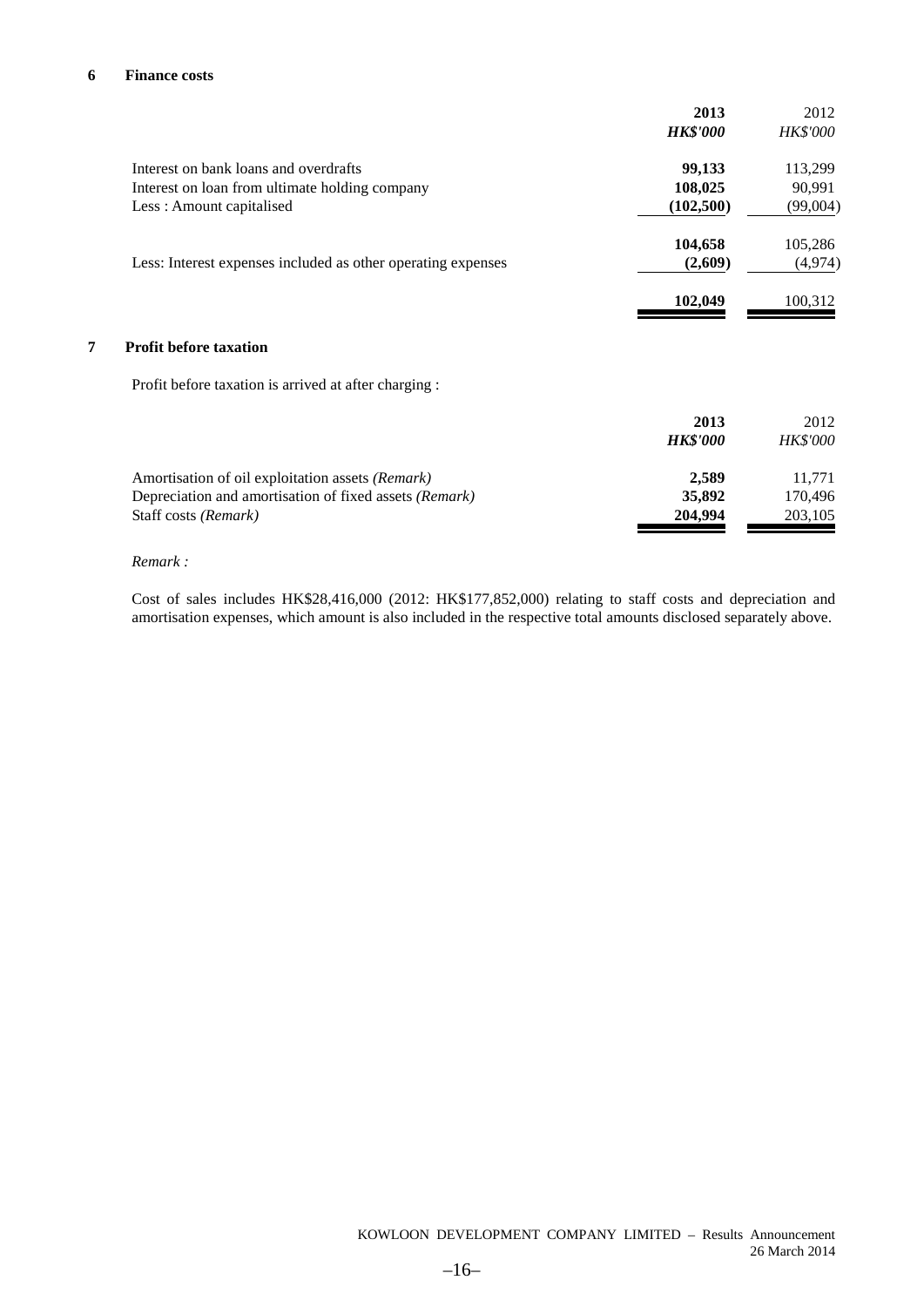|                               | 2013<br><b>HK\$'000</b> | 2012<br><b>HK\$'000</b> |
|-------------------------------|-------------------------|-------------------------|
| <b>Current tax</b>            |                         |                         |
| Provision for profits tax     |                         |                         |
| - Hong Kong                   | 52,514                  | 127,831                 |
| - Outside Hong Kong           | 54,215                  | 9,445                   |
|                               | 106,729                 | 137,276                 |
| Land appreciation tax ("LAT") | 12,811                  | 38,599                  |
| Deferred tax                  | (59,969)                | (3,693)                 |
|                               | 59,571                  | 172,182                 |

The provision for Hong Kong profits tax is calculated at 16.5% (2012: 16.5%) of the estimated assessable profits for the year. Tax levied in jurisdictions outside Hong Kong is charged at the appropriate current rates of taxation ruling in relevant jurisdictions.

Under the Provisional Regulations on LAT in Mainland China, all gains arising from the transfer of real estate property in Mainland China are subject to LAT at progressive rates ranging from 30% to 60% on the appreciation of land value, being the proceeds of sales of properties less deductible expenditures including costs of land use rights, borrowings costs and all property development expenditures.

#### **9 Earnings per share**

#### **(a) Basic earnings per share**

The calculation of basic earnings per share is based on the profit attributable to shareholders of the Company of HK\$1,293,672,000 (2012: HK\$1,886,254,000) and weighted average number of ordinary shares in issue during the year of 1,150,681,275 (2012: 1,150,681,275).

#### **(b) Diluted earnings per share**

There are no dilutive potential shares in existence during the years ended 31 December 2013 and 2012.

### **10 Dividends**

|                                                      | 2013<br><b>HK\$'000</b> | 2012<br><b>HK\$'000</b> |
|------------------------------------------------------|-------------------------|-------------------------|
| Interim dividend declared and paid of HK\$0.21       |                         |                         |
| $(2012: HK$0.21)$ per share                          | 241,643                 | 241.643                 |
| Final dividend proposed after the balance sheet date |                         |                         |
| of HK\$0.36(2012: HK\$0.36) per share                | 414,245                 | 414,245                 |
|                                                      | 655,888                 | 655,888                 |

The final dividend declared after the year end has not been recognised as a liability at 31 December.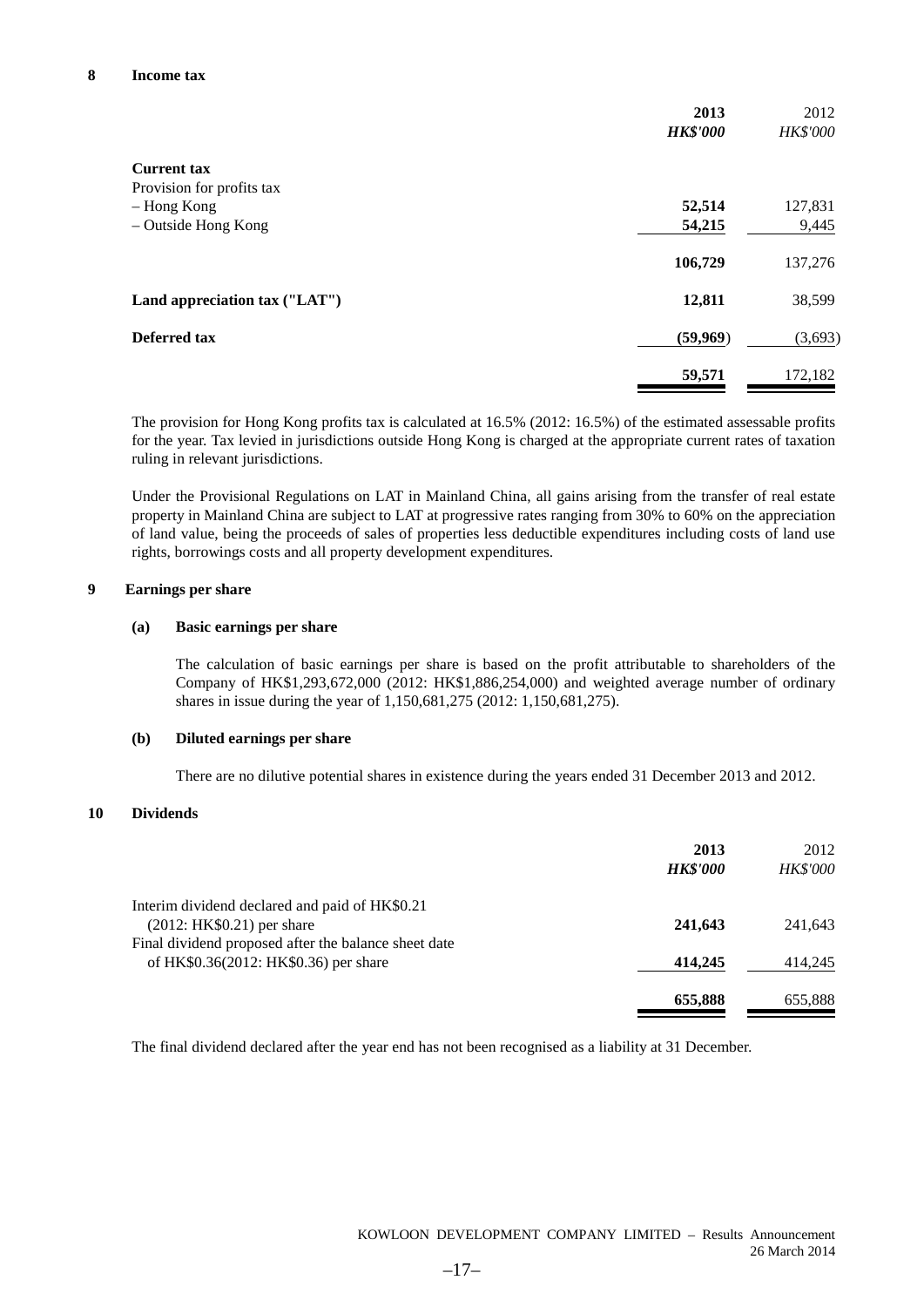### **11 Trade and other receivables**

Included in this item are trade receivables (net of impairment losses for bad and doubtful debts) with an ageing analysis as follows :

|                                   | 2013            | 2012            |
|-----------------------------------|-----------------|-----------------|
|                                   | <b>HK\$'000</b> | <b>HK\$'000</b> |
| Current and less than 3 months    | 344,628         | 816,576         |
| 3 months to 6 months              | 1,239           | 1,496           |
| More than 6 months                | 5,528           | 9,208           |
| Trade receivables                 | 351,395         | 827,280         |
| Utility and other deposits        | 70,792          | 57,271          |
| Other receivables and prepayments | 207,122         | 208,955         |
|                                   | 629,309         | 1,093,506       |

The Group maintains a defined credit policy. An ageing analysis of trade receivables is prepared on a regular basis and is closely monitored to minimise any credit risk associated with receivables.

#### **12 Trade and other payables**

Included in this item are trade payables with an ageing analysis as follows :

|                                         | 2013            | 2012            |
|-----------------------------------------|-----------------|-----------------|
|                                         | <b>HK\$'000</b> | <b>HK\$'000</b> |
| Not yet due or on demand                | 773,047         | 698,536         |
| Within 3 months                         | 40,066          | 133,986         |
| 3 months to 6 months                    | 53              | 2,436           |
| More than 6 months                      | 29,670          | 28,393          |
| Trade payables                          | 842,836         | 863,351         |
| Rental and other deposits               | 73,121          | 172,760         |
| Other payables and accrued expenses     | 191,495         | 350,863         |
| Deposits received on sale of properties | 1,927,316       | 1,214,972       |
|                                         | 3,034,768       | 2,601,946       |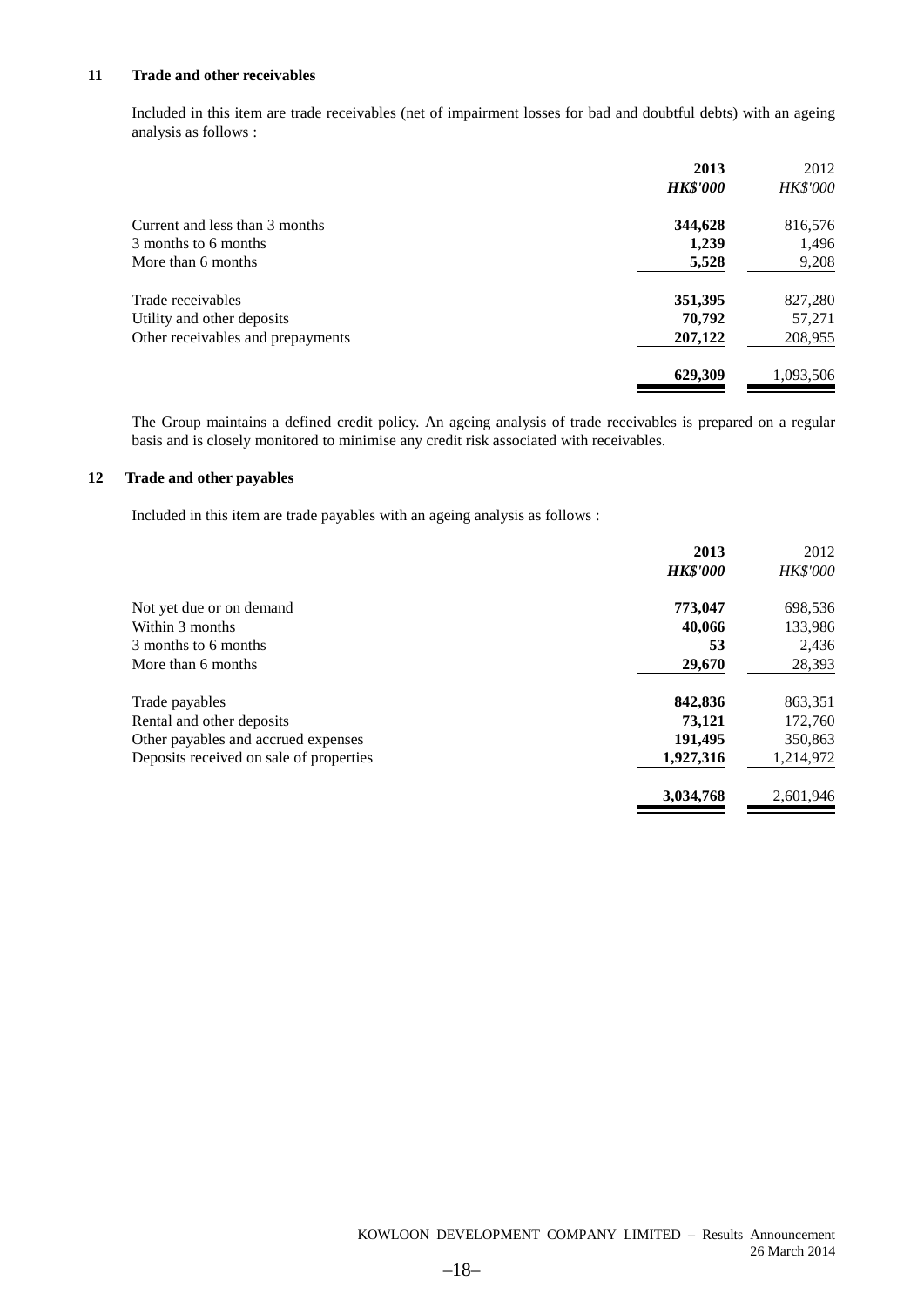# **FINANCIAL REVIEW**

### *Financial resources and bank borrowings*

As at 31 December 2013, the Group had total bank borrowings of HK\$5,196 million with HK\$1,334 million repayable within one year and HK\$3,862 million repayable beyond one year, represented a drop of HK\$674 million comparing with 2012 year end. The Group's net borrowings position, after taking into account cash and cash equivalents of HK\$624 million, was HK\$4,572 million as at 31 December 2013, a drop of HK\$733 million as compared with HK\$5,305 million as at 31 December 2012. Loan from ultimate holding company amounted to HK\$9,328 million as at 31 December 2013, which showed an increase of HK\$2,819 million comparing with 2012 year end.

The Group's gearing ratio (calculated on the basis of net bank borrowings and payables to the ultimate holding company over equity attributable to shareholders of the Company) was 62.5% as at 31 December 2013 as compared with 56.1% at year end 2012.

During the year, substantial cash inflow mainly from sales/presales from various development projects in Hong Kong and Mainland China generated approximately HK\$1,281 million and HK\$847 million cash inflow to the Group respectively. Also, further disposal of certain non-core investment properties in Hong Kong contributed a HK\$550 million cash inflow during the year.

The Group continued to actively engage in the development projects in Hong Kong and Mainland China and expended a total of HK\$2,067 million of construction cost during the year. The Group has unified the title for certain redevelopment projects in Hong Kong with additional costs of HK\$649 million and hence further expanded the landbank of the Group.

In 2013, the Group has acquired two subsidiaries from the ultimate holding company at a total consideration of approximately HK\$1,649 million which in turns the Group has a 60% interest in a Huizhou development project in Mainland China and owns 100% interest of a redevelopment project located in Aberdeen, Hong Kong. These transactions further expanded the landbank and provided more investment opportunities for the Group.

All the Group's borrowings are arranged on a floating rate basis. The Group will closely monitor and manage its exposure to interest rate fluctuations and will consider engaging relevant hedging arrangement when appropriate.

With the investments in Mainland China, the Group is exposed to exchange fluctuations in Renminbi ("RMB"). By using external borrowings in RMB together with revenue and cash generated from the development projects in Mainland China, this can serve as a natural hedge against the exchange rate risk of RMB.

In respect of the Group's oil business in Kazakhstan, the Group has been exposed to the exchange fluctuations in Tenge ("KZT"), the local currency of Kazakhstan, due to the majority of operating expenses and capital expenditure are denominated in the KZT, while a significant portion of its revenue is denominated in USD. The Group is closely monitoring the fluctuation in the KZT and may use appropriate currency hedging to minimise the impact of the currency movement on its financial position when necessary.

With the financing facilities in place, recurrent rental income from investment properties, cash inflow from presale/sale of the Group's development projects, and the financial support from the ultimate holding company, the Group has sufficient financial resources to satisfy its commitments and future funding requirements.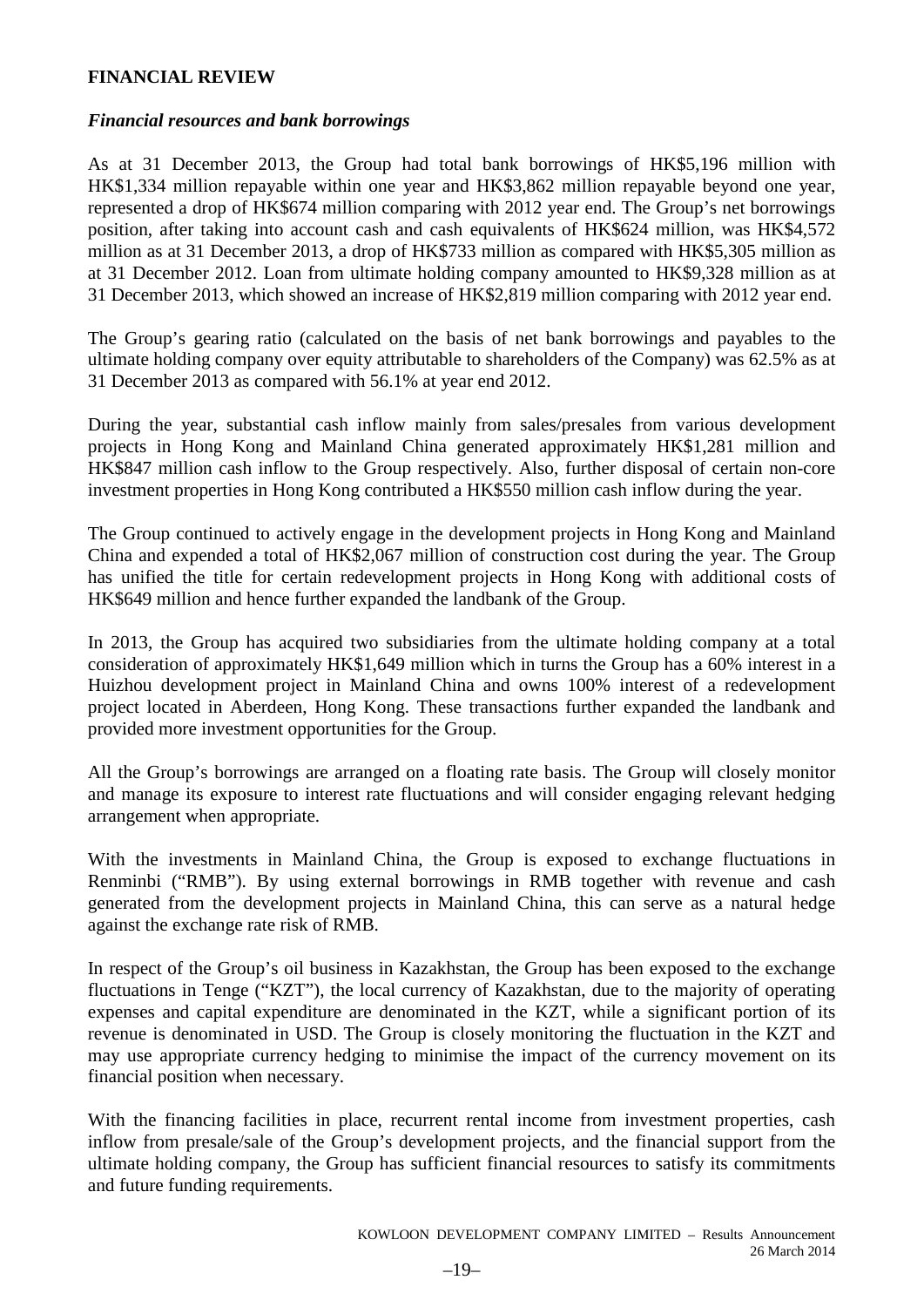# *Capital commitments*

As at 31 December 2013, the Group had commitments in connection with the Group's fixed assets amounted to HK\$68 million.

# *Pledge of assets*

As at the balance sheet date, properties having a value of HK\$11,261 million and bank deposits of HK\$33 million were pledged to financial institutions mainly to secure credit facilities extended to the Group.

# *Contingent liabilities*

The Group has given several guarantees in respect of banking facilities granted to a joint venture in Mainland China. Guarantees have been provided to the joint venture amounting to HK\$407 million, representing a 50% proportional guarantee in respect of HK\$814 million term loan facilities. The facilities were fully utilised as at 31 December 2013.

# **HUMAN RESOURCES**

As of 31 December 2013, the Group had a total of 803 employees (2012: 796 employees), of which 453 were Hong Kong staff, 132 were PRC staff and 218 were staff in other regions, with the increase in headcount mainly due to matching business growth. During the year, total staff costs increased to HK\$205 million (2012: HK\$203 million) due to salary revision in July 2013 and an increase in headcount. Salary levels of employees are competitive. Discretionary bonuses are granted based on performance of the Group as well as the performance of individuals to attract, motivate and retain talented people.

The Group believes that the quality of its human resources is critical for it to maintain a strong competitive edge. The Group has conducted a range of training programmes through external institutions to strengthen employees' all-round skills and knowledge, aiming to well equip them to cope with its development in the ever-changing economy.

In addition, the Group established a recreation club and held an annual dinner and Christmas party for employees during the year to promote team spirit and loyalty and to promote communication between departments.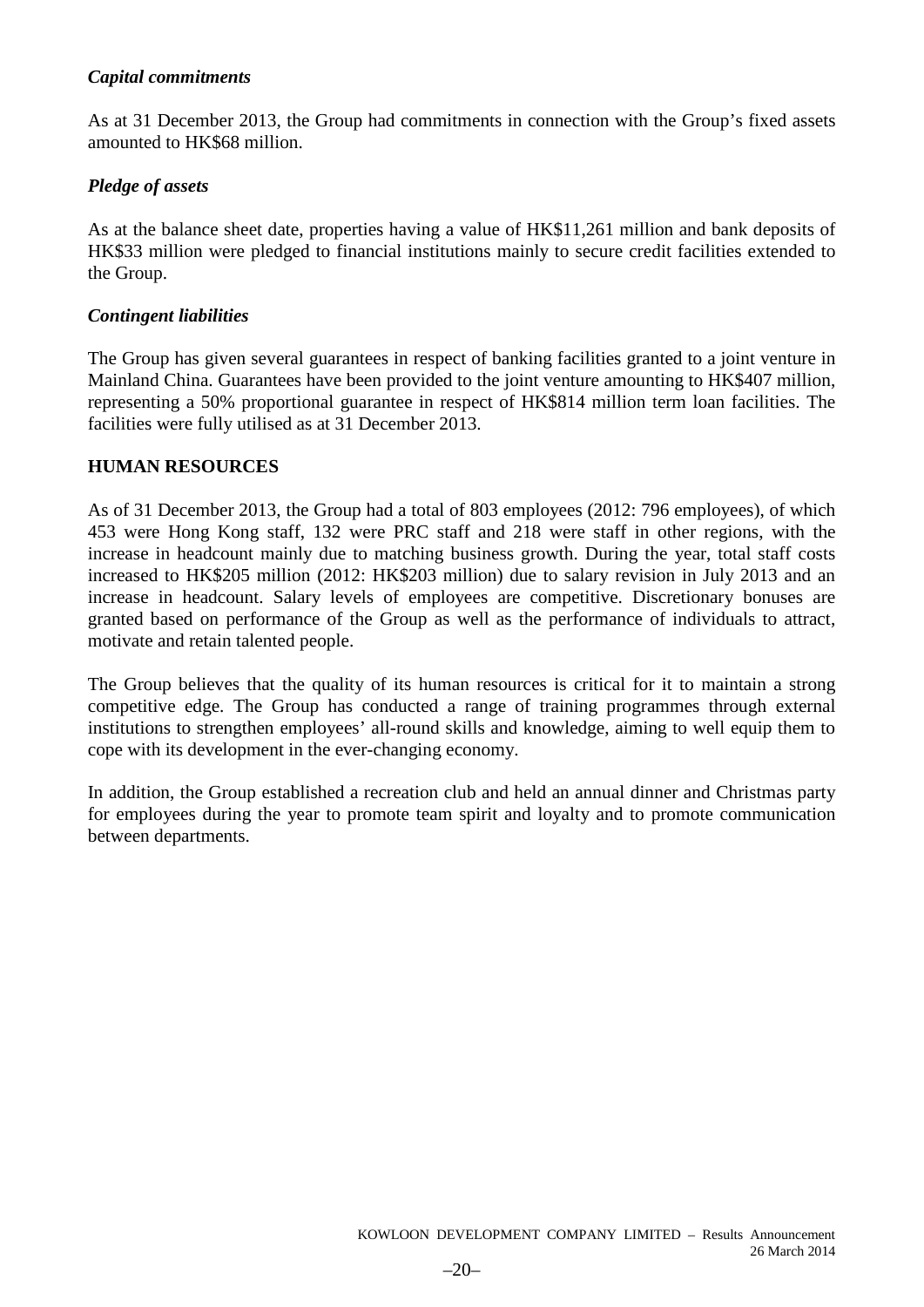# **OTHER INFORMATION**

# *Review by Audit Committee*

The Audit Committee of the Company has reviewed and discussed with the independent auditors, KPMG, the consolidated accounts of the Group for the year ended 31 December 2013 including critical accounting policies and practices adopted by the Group.

# *Compliance with the Corporate Governance Code*

The Company has complied throughout the year with all code provisions as set out in the Corporate Governance Code contained in Appendix 14 to the Rules Governing the Listing of Securities of The Stock Exchange of Hong Kong Limited (the "Listing Rules"), with the exception of code provisions A.2.1 and A.6.7 as explained below:

# Code Provision A.2.1

Mr Or Wai Sheun, the Chairman, has performed the combined role as the chairman and the chief executive taking charge of the overall operation of the Group. This combining of the roles enables the Company to make prompt and efficient decisions. The Company's approach to corporate governance emphasises on the quality of the Board's governance and accountability to shareholders. In ensuring proper ethical and responsible decision making, the Board has established a series of mechanisms for formal review of particular aspects of the Company's affairs. Important decisions, including those which may be expected to affect the long-term shareholder interests, are made by the Board and applicable Board committees.

# Code Provision A.6.7

All Non-executive Directors and Independent Non-executive Directors attended the annual general meeting (the "AGM") and extraordinary general meeting (the "EGM") of the Company held on 26 June 2013 and 20 November 2013 respectively, other than (i) an Independent Non-executive Director who was unable to attend the AGM and the EGM as he was overseas at the time and (ii) two Non-executive Directors who were unable to attend the EGM as one was overseas at the time and the other abstained from voting.

# *Purchase, Sale or Redemption of the Company's Listed Securities*

Neither the Company nor any of its subsidiaries has purchased, sold or redeemed any listed securities of the Company during the year ended 31 December 2013.

# *2014 Annual General Meeting*

The 2014 Annual General Meeting of the Company will be held on Wednesday, 11 June 2014. The Notice of 2014 Annual General Meeting will be published and dispatched in due course.

# *Closure of Register of Members*

The Register of Members of the Company will be closed from Monday, 23 June 2014 to Tuesday, 24 June 2014, both dates inclusive. During which period, no transfer of shares will be registered. In order to qualify for the proposed final dividend, all transfer forms accompanied by the relevant share certificates must be lodged with the Company's share registrars, Computershare Hong Kong Investor Services Limited, at Rooms 1712-1716, 17th Floor, Hopewell Centre, 183 Queen's Road East, Wanchai, Hong Kong for registration not later than 4:30 pm on Friday, 20 June 2014.